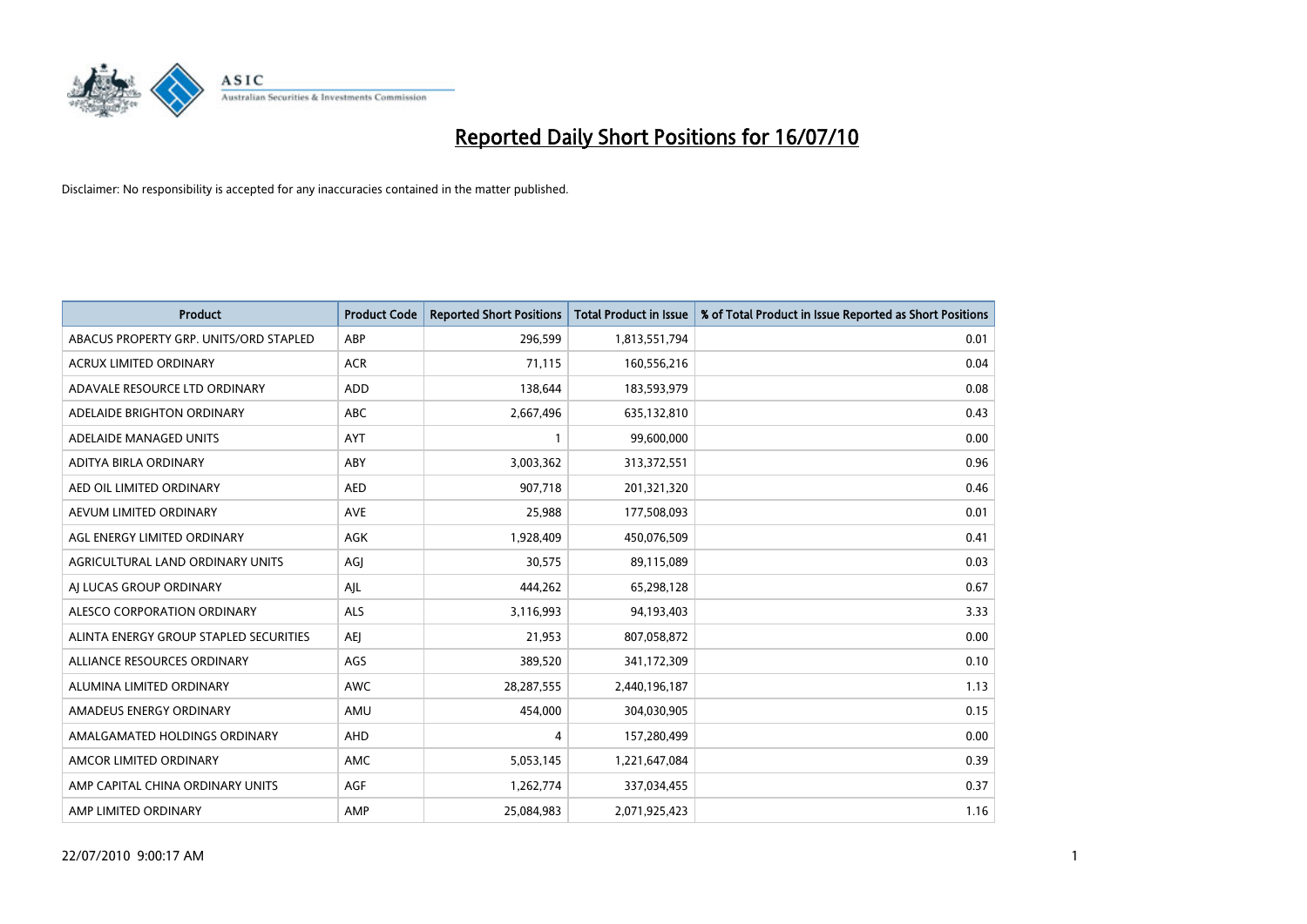

| <b>Product</b>                          | <b>Product Code</b> | <b>Reported Short Positions</b> | <b>Total Product in Issue</b> | % of Total Product in Issue Reported as Short Positions |
|-----------------------------------------|---------------------|---------------------------------|-------------------------------|---------------------------------------------------------|
| ANDEAN RESOURCES LTD ORDINARY           | <b>AND</b>          | 132,454                         | 471,079,534                   | 0.02                                                    |
| ANSELL LIMITED ORDINARY                 | <b>ANN</b>          | 2,174,128                       | 131,577,652                   | 1.64                                                    |
| ANZ BANKING GRP LTD ORDINARY            | <b>ANZ</b>          | 7,588,817                       | 2,559,153,286                 | 0.25                                                    |
| APA GROUP STAPLED SECURITIES            | APA                 | 6,828,375                       | 542,318,629                   | 1.25                                                    |
| APEX MINERALS NL ORDINARY               | <b>AXM</b>          | 885.146                         | 3,317,819,909                 | 0.03                                                    |
| APN EUROPEAN RETAIL UNITS STAPLED SEC.  | <b>AEZ</b>          | 11,832                          | 544,910,660                   | 0.00                                                    |
| APN NEWS & MEDIA ORDINARY               | <b>APN</b>          | 12,278,678                      | 598,823,853                   | 2.05                                                    |
| APOLLO GAS LIMITED ORDINARY             | <b>AZO</b>          | 71,180                          | 83,488,660                    | 0.09                                                    |
| AQUARIUS PLATINUM. ORDINARY             | <b>AQP</b>          | 3,667,013                       | 463,070,936                   | 0.81                                                    |
| AOUILA RESOURCES ORDINARY               | <b>AQA</b>          | 1,370,968                       | 322,273,136                   | 0.41                                                    |
| ARAFURA RESOURCE LTD ORDINARY           | ARU                 | 11,939                          | 290,640,342                   | 0.00                                                    |
| ARDENT LEISURE GROUP STAPLED SECURITIES | AAD                 | 15,473                          | 309,109,468                   | 0.01                                                    |
| ARISTOCRAT LEISURE ORDINARY             | <b>ALL</b>          | 16,454,513                      | 533,379,348                   | 3.08                                                    |
| <b>ARROW ENERGY ORDINARY</b>            | <b>AOE</b>          | 5,316,094                       | 734,120,686                   | 0.73                                                    |
| ASCIANO GROUP STAPLED SECURITIES        | <b>AIO</b>          | 24,953,789                      | 2,926,103,883                 | 0.83                                                    |
| ASG GROUP LIMITED ORDINARY              | <b>ASZ</b>          | 37,398                          | 151,836,046                   | 0.02                                                    |
| ASPEN GROUP ORD/UNITS STAPLED           | <b>APZ</b>          | 441,328                         | 579,980,076                   | 0.07                                                    |
| ASTRO JAP PROP GROUP STAPLED SECURITIES | AJA                 | 1,966,132                       | 508,212,161                   | 0.38                                                    |
| ASX LIMITED ORDINARY                    | ASX                 | 2,660,729                       | 173,576,316                   | 1.50                                                    |
| ATLAS IRON LIMITED ORDINARY             | <b>AGO</b>          | 13,215,346                      | 473,773,816                   | 2.76                                                    |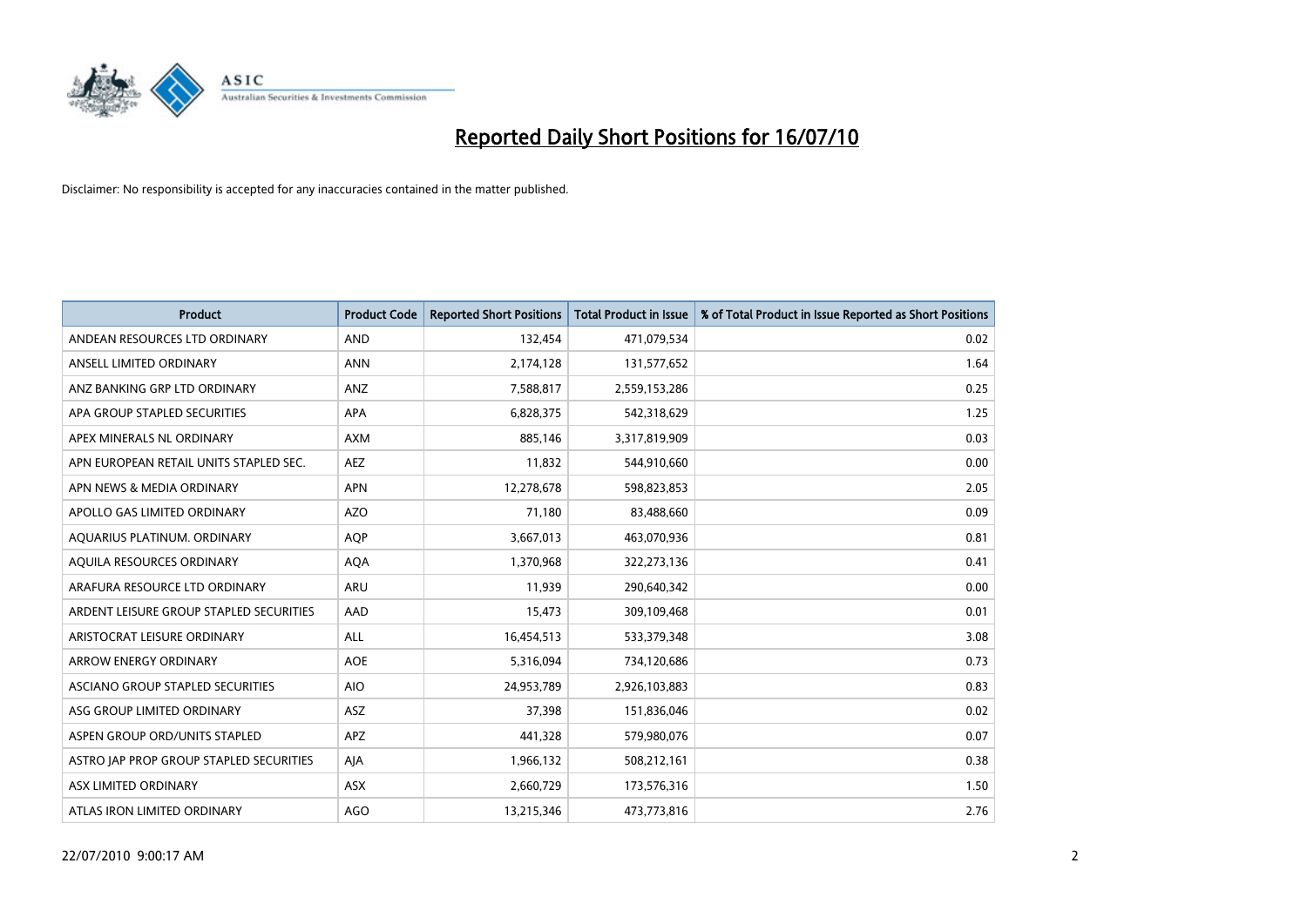

| <b>Product</b>                       | <b>Product Code</b> | <b>Reported Short Positions</b> | <b>Total Product in Issue</b> | % of Total Product in Issue Reported as Short Positions |
|--------------------------------------|---------------------|---------------------------------|-------------------------------|---------------------------------------------------------|
| AUCKLAND INTERNATION ORDINARY        | AIA                 | 54                              | 1,310,392,831                 | 0.00                                                    |
| AURORA OIL & GAS ORDINARY            | <b>AUT</b>          | 325,000                         | 253,583,676                   | 0.13                                                    |
| <b>AUROX RESOURCES ORDINARY</b>      | <b>AXO</b>          | $\overline{2}$                  | 196,044,413                   | 0.00                                                    |
| AUSDRILL LIMITED ORDINARY            | <b>ASL</b>          | 118,227                         | 254,290,140                   | 0.04                                                    |
| AUSENCO LIMITED ORDINARY             | <b>AAX</b>          | 3,126,423                       | 122,427,576                   | 2.54                                                    |
| <b>AUSTAL LIMITED ORDINARY</b>       | ASB                 | 255,205                         | 188,069,638                   | 0.12                                                    |
| <b>AUSTAR UNITED ORDINARY</b>        | <b>AUN</b>          | 12,691,706                      | 1,260,030,198                 | 1.00                                                    |
| AUSTBROKERS HOLDINGS ORDINARY        | <b>AUB</b>          | $\overline{2}$                  | 52,653,687                    | 0.00                                                    |
| AUSTEREO GROUP LTD. ORDINARY         | <b>AEO</b>          | 124,961                         | 344,798,708                   | 0.04                                                    |
| AUSTIN ENGINEERING ORDINARY          | ANG                 | 9,858                           | 69,414,403                    | 0.01                                                    |
| AUSTRALAND PROPERTY STAPLED SECURITY | <b>ALZ</b>          | 180,044                         | 576,837,197                   | 0.02                                                    |
| AUSTRALIAN AGRICULT, ORDINARY        | <b>AAC</b>          | 4,073,496                       | 264,264,459                   | 1.52                                                    |
| <b>AUSTRALIAN EDUCATION UNITS</b>    | <b>AEU</b>          | 625,000                         | 134,973,383                   | 0.46                                                    |
| AUSTRALIAN INFRASTR, UNITS/ORDINARY  | <b>AIX</b>          | 366,609                         | 620,733,944                   | 0.05                                                    |
| AUSTRALIAN MINES LTD ORDINARY        | <b>AUZ</b>          | 1,400,000                       | 6,981,662,168                 | 0.02                                                    |
| AUSTRALIAN PHARM, ORDINARY           | API                 | 171,030                         | 488,115,883                   | 0.03                                                    |
| AVEXA LIMITED ORDINARY               | <b>AVX</b>          | 243,657                         | 847,688,779                   | 0.03                                                    |
| AVOCA RESOURCES ORDINARY             | <b>AVO</b>          | 11,131,212                      | 290,492,011                   | 3.83                                                    |
| AWB LIMITED ORDINARY                 | <b>AWB</b>          | 9,143,148                       | 817,304,356                   | 1.11                                                    |
| AWE LIMITED ORDINARY                 | AWE                 | 429,486                         | 521,871,941                   | 0.07                                                    |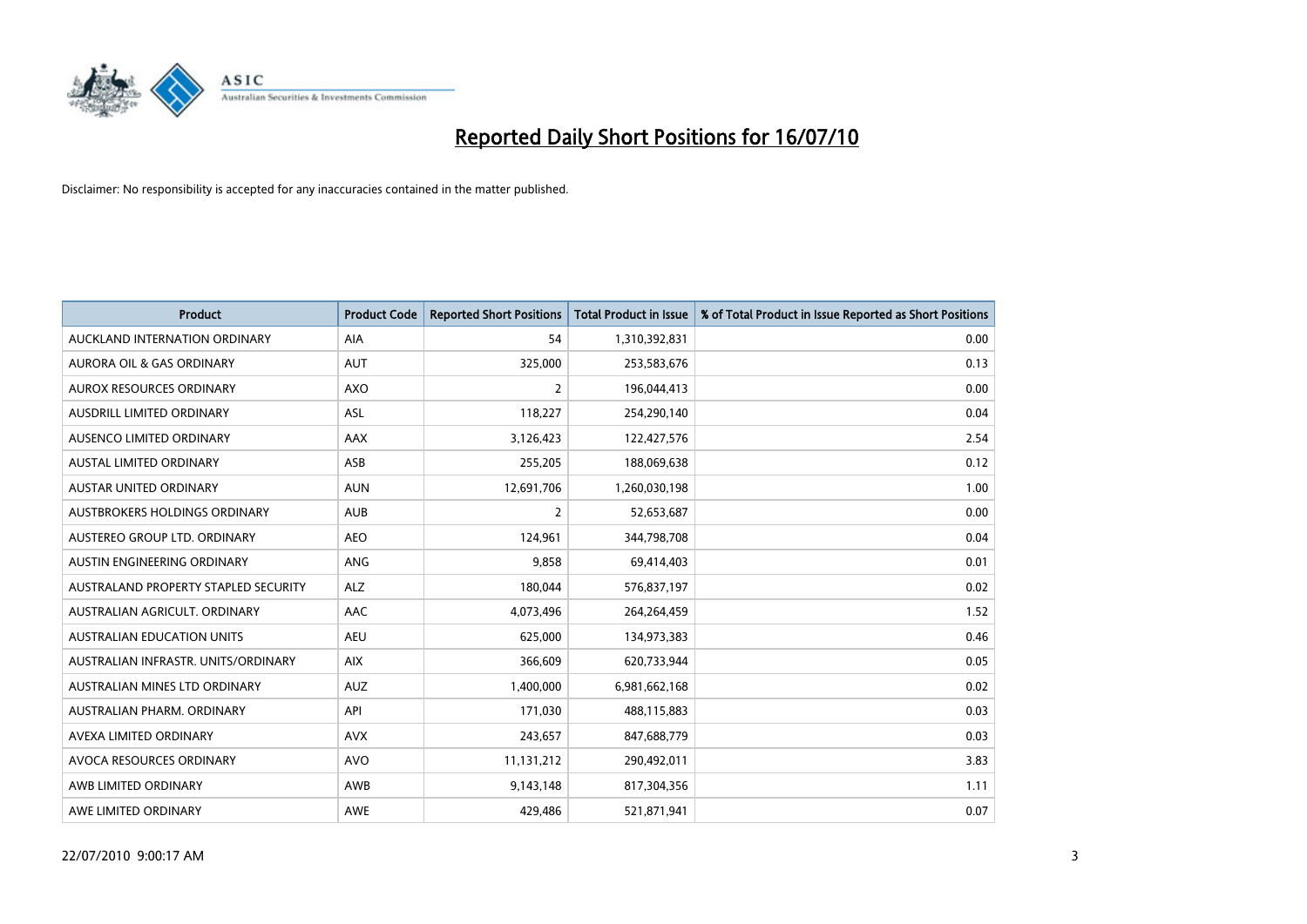

| <b>Product</b>                       | <b>Product Code</b> | <b>Reported Short Positions</b> | <b>Total Product in Issue</b> | % of Total Product in Issue Reported as Short Positions |
|--------------------------------------|---------------------|---------------------------------|-------------------------------|---------------------------------------------------------|
| AXA ASIA PACIFIC ORDINARY            | <b>AXA</b>          | 374,532                         | 2,067,095,545                 | 0.01                                                    |
| BANK OF QUEENSLAND. ORDINARY         | <b>BOO</b>          | 438,095                         | 215,681,127                   | 0.21                                                    |
| <b>BANNERMAN RESOURCES ORDINARY</b>  | <b>BMN</b>          | 319,574                         | 201,710,934                   | 0.16                                                    |
| <b>BASS STRAIT OIL CO ORDINARY</b>   | <b>BAS</b>          | 1,482                           | 291,030,250                   | 0.00                                                    |
| <b>BATAVIA MINING ORDINARY</b>       | <b>BTV</b>          | 2,500                           | 153,032,145                   | 0.00                                                    |
| <b>BAUXITE RESOURCE LTD ORDINARY</b> | <b>BAU</b>          | 44,797                          | 234,379,896                   | 0.02                                                    |
| BEACH ENERGY LIMITED ORDINARY        | <b>BPT</b>          | 1,585,263                       | 1,092,548,972                 | 0.15                                                    |
| BENDIGO AND ADELAIDE ORDINARY        | <b>BEN</b>          | 3,386,914                       | 354,475,517                   | 0.95                                                    |
| BENDIGO MINING LTD ORDINARY          | <b>BDG</b>          | 111,751                         | 509,712,735                   | 0.02                                                    |
| BERKELEY RESOURCES ORDINARY          | <b>BKY</b>          | 5,069                           | 136,090,319                   | 0.00                                                    |
| <b>BHP BILLITON LIMITED ORDINARY</b> | <b>BHP</b>          | 33,759,022                      | 3,356,081,497                 | 0.98                                                    |
| <b>BILLABONG ORDINARY</b>            | <b>BBG</b>          | 5,827,582                       | 253,122,552                   | 2.33                                                    |
| <b>BIOTA HOLDINGS ORDINARY</b>       | <b>BTA</b>          | 1,465,336                       | 179,244,153                   | 0.82                                                    |
| <b>BISALLOY STEEL ORDINARY</b>       | <b>BIS</b>          | 84,480                          | 216,455,965                   | 0.04                                                    |
| BKI INVESTMENT LTD ORDINARY          | BKI                 | 508                             | 418,566,158                   | 0.00                                                    |
| <b>BLACKTHORN RESOURCES ORDINARY</b> | <b>BTR</b>          | 35,848                          | 106,885,300                   | 0.03                                                    |
| <b>BLUESCOPE STEEL LTD ORDINARY</b>  | <b>BSL</b>          | 14,364,144                      | 1,823,322,017                 | 0.76                                                    |
| <b>BOART LONGYEAR ORDINARY</b>       | <b>BLY</b>          | 3,008,759                       | 461,163,412                   | 0.66                                                    |
| <b>BOOM LOGISTICS ORDINARY</b>       | <b>BOL</b>          | 337,999                         | 460,795,156                   | 0.07                                                    |
| BORAL LIMITED, ORDINARY              | <b>BLD</b>          | 19,208,651                      | 598,952,998                   | 3.21                                                    |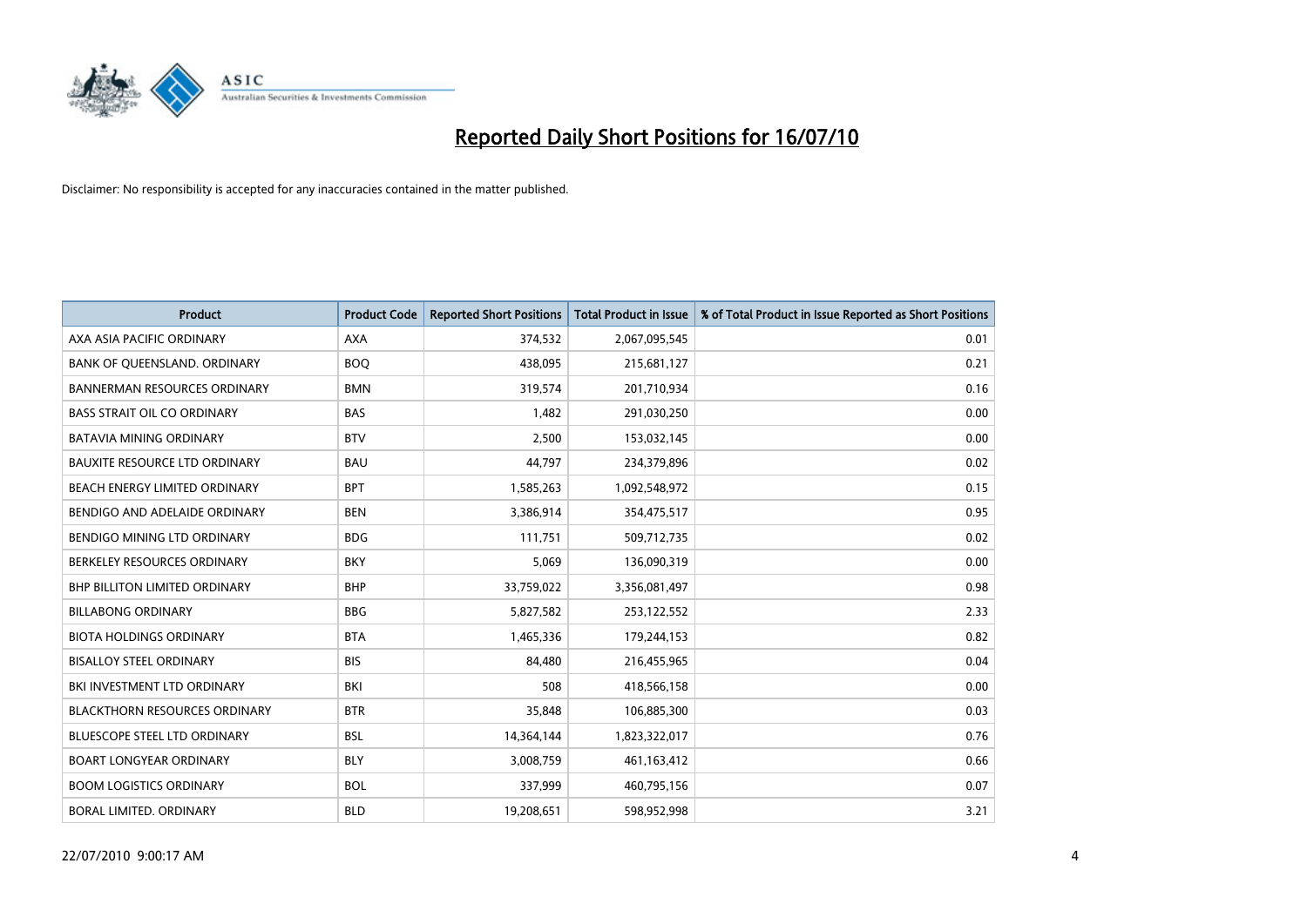

| <b>Product</b>                           | <b>Product Code</b> | <b>Reported Short Positions</b> | Total Product in Issue | % of Total Product in Issue Reported as Short Positions |
|------------------------------------------|---------------------|---------------------------------|------------------------|---------------------------------------------------------|
| BOTSWANA METALS LTD ORDINARY             | <b>BML</b>          | 7,000                           | 106,087,760            | 0.01                                                    |
| <b>BOW ENERGY LIMITED ORDINARY</b>       | <b>BOW</b>          | 3,369,744                       | 280,607,187            | 1.19                                                    |
| <b>BRADKEN LIMITED ORDINARY</b>          | <b>BKN</b>          | 731,009                         | 138,747,494            | 0.52                                                    |
| <b>BRAMBLES LIMITED ORDINARY</b>         | <b>BXB</b>          | 8,465,737                       | 1,422,229,707          | 0.59                                                    |
| <b>BRAVURA SOLUTIONS ORDINARY</b>        | <b>BVA</b>          | 1,252,779                       | 648,127,461            | 0.19                                                    |
| <b>BREVILLE GROUP LTD ORDINARY</b>       | <b>BRG</b>          | 2,740                           | 129,515,322            | 0.00                                                    |
| <b>BRICKWORKS LIMITED ORDINARY</b>       | <b>BKW</b>          | 24,446                          | 147,235,904            | 0.02                                                    |
| BROCKMAN RESOURCES ORDINARY              | <b>BRM</b>          | 230,226                         | 141,488,151            | 0.15                                                    |
| BT INVESTMENT MNGMNT ORDINARY            | <b>BTT</b>          | 559,653                         | 160,000,000            | 0.35                                                    |
| <b>BUNNINGS WAREHOUSE ORDINARY UNITS</b> | <b>BWP</b>          | 302,327                         | 420,711,773            | 0.08                                                    |
| <b>BURU ENERGY ORDINARY</b>              | <b>BRU</b>          | 171,612                         | 182,769,813            | 0.09                                                    |
| CABCHARGE AUSTRALIA ORDINARY             | CAB                 | 1,495,038                       | 120,437,014            | 1.25                                                    |
| CALTEX AUSTRALIA ORDINARY                | <b>CTX</b>          | 6,323,211                       | 270,000,000            | 2.35                                                    |
| CAMPBELL BROTHERS ORDINARY               | <b>CPB</b>          | 363,268                         | 63,517,495             | 0.58                                                    |
| CAPE LAMBERT RES LTD ORDINARY            | <b>CFE</b>          | 338,169                         | 593,166,467            | 0.05                                                    |
| <b>CARBON ENERGY ORDINARY</b>            | <b>CNX</b>          | 662,964                         | 609,497,650            | 0.11                                                    |
| CARDNO LIMITED ORDINARY                  | CDD                 | 150,472                         | 90,510,461             | 0.15                                                    |
| CARDNO LIMITED RIGHTS 26-JUL-10          | <b>CDDR</b>         | 7,500                           | 15,085,077             | 0.05                                                    |
| CARNARVON PETROLEUM ORDINARY             | <b>CVN</b>          | 1,465,434                       | 686,759,634            | 0.21                                                    |
| CARNEGIE WAVE ENERGY ORDINARY            | <b>CWE</b>          | 83,000                          | 565,237,627            | 0.01                                                    |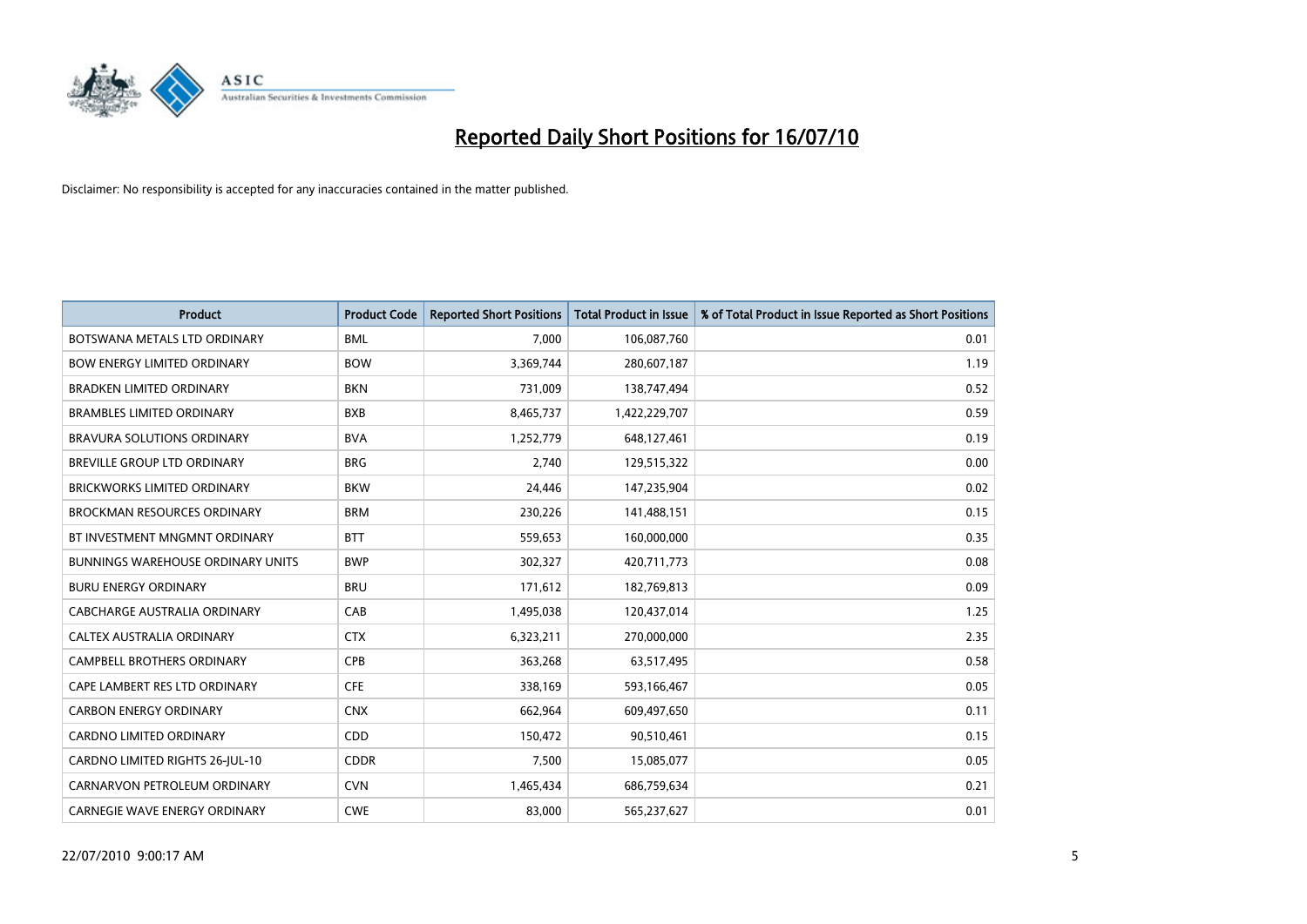

| <b>Product</b>                                | <b>Product Code</b> | <b>Reported Short Positions</b> | Total Product in Issue | % of Total Product in Issue Reported as Short Positions |
|-----------------------------------------------|---------------------|---------------------------------|------------------------|---------------------------------------------------------|
| <b>CARPATHIAN RESOURCES ORDINARY</b>          | <b>CPN</b>          | 75.000                          | 265,533,501            | 0.03                                                    |
| CARPENTARIA EXP. LTD ORDINARY                 | CAP                 | 9,777                           | 73,141,301             | 0.01                                                    |
| CARSALES.COM LTD ORDINARY                     | <b>CRZ</b>          | 961,929                         | 232,490,800            | 0.41                                                    |
| CASH CONVERTERS ORD/DIV ACCESS                | CCV                 | 30,518                          | 379,761,025            | 0.00                                                    |
| <b>CASPIAN OIL &amp; GAS ORDINARY</b>         | <b>CIG</b>          | 50,000                          | 1,331,500,513          | 0.00                                                    |
| CATALPA RESOURCES ORDINARY                    | CAH                 | 21,270                          | 161,375,674            | 0.01                                                    |
| <b>CEC GROUP LIMITED ORDINARY</b>             | <b>CEG</b>          | 1.750                           | 79,662,662             | 0.00                                                    |
| <b>CELLNET GROUP ORDINARY</b>                 | <b>CLT</b>          | 1,342                           | 73,472,079             | 0.00                                                    |
| CENTENNIAL COAL ORDINARY                      | <b>CEY</b>          | 15,466,798                      | 395,028,737            | 3.91                                                    |
| CENTRAL PETROLEUM ORDINARY                    | <b>CTP</b>          | 11,455                          | 907,291,115            | 0.00                                                    |
| <b>CENTRO PROPERTIES UNITS/ORD STAPLED</b>    | <b>CNP</b>          | 323,831                         | 972,414,514            | 0.03                                                    |
| <b>CENTRO RETAIL GROUP STAPLED SECURITIES</b> | <b>CER</b>          | 656,887                         | 2,286,399,424          | 0.03                                                    |
| <b>CERAMIC FUEL CELLS ORDINARY</b>            | <b>CFU</b>          | 233,394                         | 1,029,873,280          | 0.03                                                    |
| <b>CFS RETAIL PROPERTY UNITS</b>              | <b>CFX</b>          | 54,352,730                      | 2,510,727,671          | 2.17                                                    |
| <b>CHALLENGER DIV.PRO. STAPLED UNITS</b>      | <b>CDI</b>          | 165,912                         | 913,426,007            | 0.02                                                    |
| CHALLENGER F.S.G.LTD ORDINARY                 | <b>CGF</b>          | 6,664,602                       | 499,623,232            | 1.34                                                    |
| <b>CHALLENGER INFRAST, STAPLED UNITS</b>      | <b>CIF</b>          | 38,822                          | 318,569,798            | 0.01                                                    |
| CHANDLER MACLEOD LTD ORDINARY                 | <b>CMG</b>          | 11,970                          | 421,812,960            | 0.00                                                    |
| CHARTER HALL GROUP STAPLED US PROHIBIT.       | <b>CHC</b>          | 527,812                         | 1,212,723,832          | 0.03                                                    |
| <b>CHARTER HALL OFFICE UNIT</b>               | COO                 | 1,202,893                       | 4,872,354,215          | 0.02                                                    |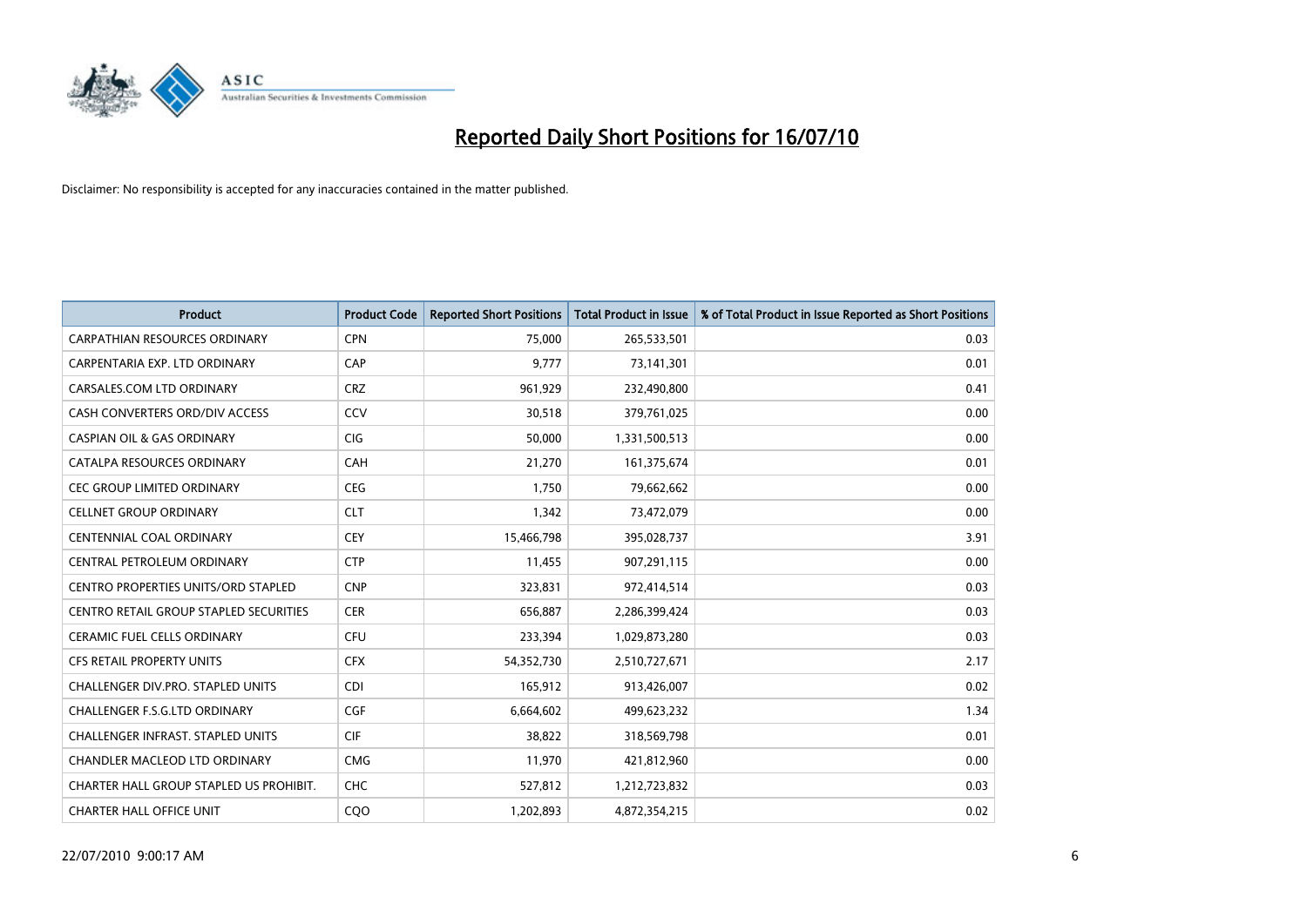

| <b>Product</b>                          | <b>Product Code</b> | <b>Reported Short Positions</b> | <b>Total Product in Issue</b> | % of Total Product in Issue Reported as Short Positions |
|-----------------------------------------|---------------------|---------------------------------|-------------------------------|---------------------------------------------------------|
| <b>CHARTER HALL RETAIL UNITS</b>        | <b>CQR</b>          | 2,885,132                       | 1,505,216,260                 | 0.19                                                    |
| CHEMGENEX PHARMACEUT ORDINARY           | <b>CXS</b>          | 221,509                         | 283,348,870                   | 0.08                                                    |
| CITADEL RESOURCE GRP ORDINARY           | CGG                 | 8,548,428                       | 2,328,228,842                 | 0.38                                                    |
| CITIGOLD CORP LTD ORDINARY              | <b>CTO</b>          | 2,098,686                       | 908,565,634                   | 0.23                                                    |
| CLINUVEL PHARMACEUT, ORDINARY           | <b>CUV</b>          | 41,277                          | 303,188,665                   | 0.01                                                    |
| <b>CLOUGH LIMITED ORDINARY</b>          | <b>CLO</b>          | 960,525                         | 768,776,269                   | 0.12                                                    |
| <b>COAL &amp; ALLIED ORDINARY</b>       | <b>CNA</b>          | 210                             | 86,584,735                    | 0.00                                                    |
| COAL OF AFRICA LTD ORDINARY             | <b>CZA</b>          | 1,100,550                       | 530,514,663                   | 0.21                                                    |
| COCA-COLA AMATIL ORDINARY               | <b>CCL</b>          | 4,964,979                       | 754,536,869                   | 0.65                                                    |
| <b>COCHLEAR LIMITED ORDINARY</b>        | <b>COH</b>          | 1,117,377                       | 56,543,401                    | 1.96                                                    |
| <b>COEUR D'ALENE MINES. CDI 1:1</b>     | <b>CXC</b>          | 3,210                           | 4,434,254                     | 0.07                                                    |
| <b>COFFEY INTERNATIONAL ORDINARY</b>    | <b>COF</b>          | 49,590                          | 129,035,760                   | 0.03                                                    |
| COMMONWEALTH BANK, ORDINARY             | <b>CBA</b>          | 13,059,534                      | 1,548,737,374                 | 0.80                                                    |
| <b>COMMONWEALTH PROP ORDINARY UNITS</b> | <b>CPA</b>          | 27,769,195                      | 2,012,803,230                 | 1.39                                                    |
| <b>COMPASS RESOURCES ORDINARY</b>       | <b>CMR</b>          | 101,480                         | 147,402,920                   | 0.07                                                    |
| <b>COMPUTERSHARE LTD ORDINARY</b>       | CPU                 | 2,729,283                       | 555,664,059                   | 0.48                                                    |
| <b>CONNECTEAST GROUP STAPLED</b>        | CEU                 | 30,179,247                      | 3,940,145,951                 | 0.78                                                    |
| CONQUEST MINING ORDINARY                | CQT                 | 223,230                         | 353,151,103                   | 0.06                                                    |
| CONSOLIDATED MEDIA, ORDINARY            | <b>CMI</b>          | 4,529,957                       | 620,709,233                   | 0.73                                                    |
| CONTANGO MICROCAP ORDINARY              | <b>CTN</b>          | 7,500                           | 150,088,688                   | 0.00                                                    |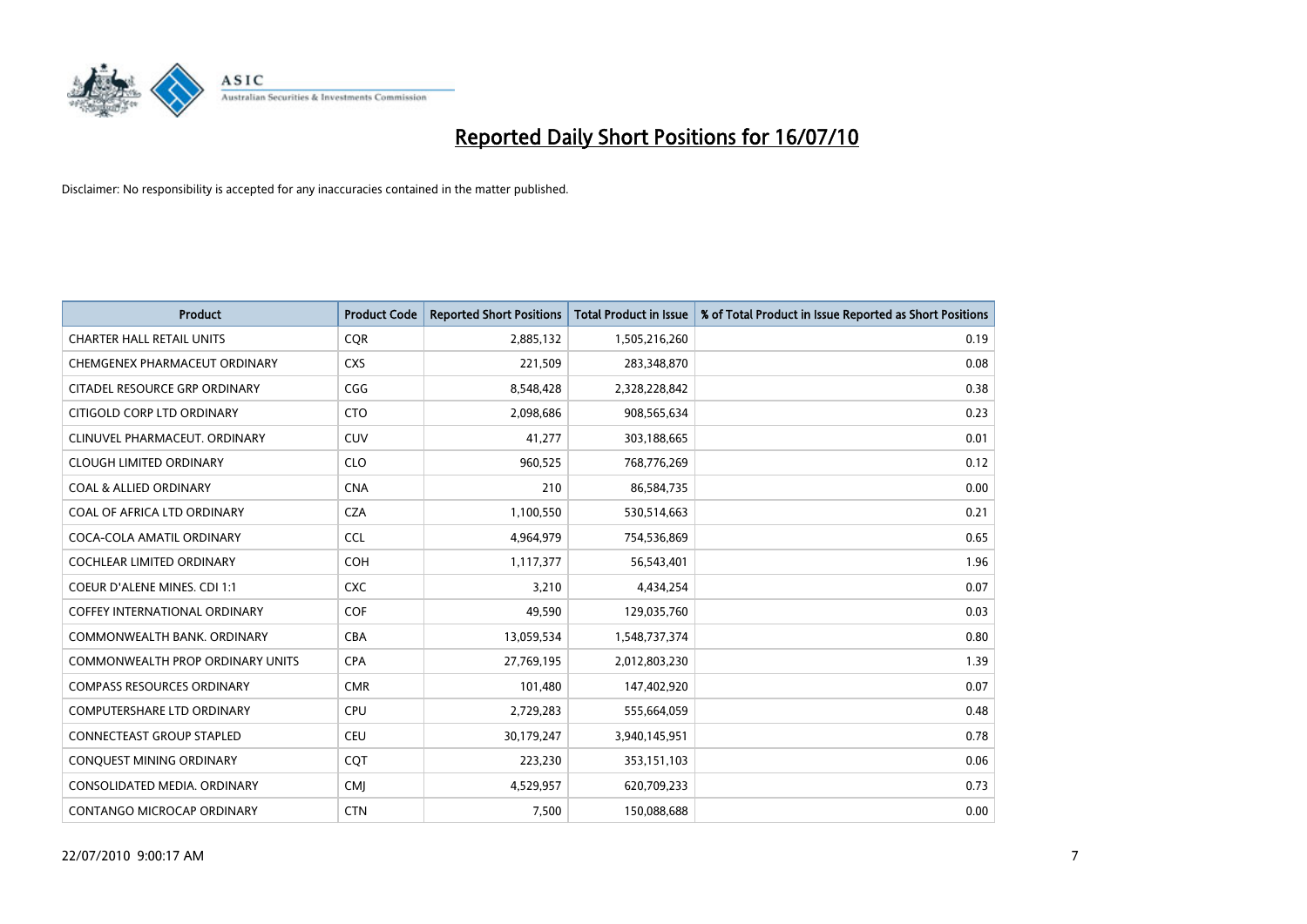

| <b>Product</b>                           | <b>Product Code</b> | <b>Reported Short Positions</b> | Total Product in Issue | % of Total Product in Issue Reported as Short Positions |
|------------------------------------------|---------------------|---------------------------------|------------------------|---------------------------------------------------------|
| <b>COOPER ENERGY LTD ORDINARY</b>        | COE                 | 14,860                          | 292,576,001            | 0.01                                                    |
| COPPER STRIKE LTD ORDINARY               | <b>CSE</b>          | 714                             | 116,455,571            | 0.00                                                    |
| <b>CORPORATE EXPRESS ORDINARY</b>        | <b>CXP</b>          | 68,686                          | 169,366,966            | 0.04                                                    |
| COUNT FINANCIAL ORDINARY                 | COU                 | 1,501,026                       | 258,835,269            | 0.58                                                    |
| <b>CRANE GROUP LIMITED ORDINARY</b>      | <b>CRG</b>          | 3,407,522                       | 78,286,427             | 4.35                                                    |
| <b>CROMWELL GROUP STAPLED SECURITIES</b> | <b>CMW</b>          | 106,982                         | 807,834,934            | 0.01                                                    |
| <b>CROWN LIMITED ORDINARY</b>            | <b>CWN</b>          | 6,434,599                       | 753,555,290            | 0.85                                                    |
| CSG LIMITED ORDINARY                     | CSV                 | 127,680                         | 242,165,695            | 0.05                                                    |
| <b>CSL LIMITED ORDINARY</b>              | <b>CSL</b>          | 15,714,448                      | 549,692,886            | 2.85                                                    |
| <b>CSR LIMITED ORDINARY</b>              | <b>CSR</b>          | 10,521,289                      | 1,514,920,814          | 0.67                                                    |
| <b>CUDECO LIMITED ORDINARY</b>           | CDU                 | 841,366                         | 137,285,632            | 0.61                                                    |
| <b>CUSTOMERS LIMITED ORDINARY</b>        | <b>CUS</b>          | 107,786                         | 135,521,531            | 0.07                                                    |
| DAVID JONES LIMITED ORDINARY             | <b>DJS</b>          | 15,431,118                      | 510,945,759            | 2.98                                                    |
| DECMIL GROUP LIMITED ORDINARY            | <b>DCG</b>          | 17,397                          | 123,654,568            | 0.01                                                    |
| DEEP YELLOW LIMITED ORDINARY             | <b>DYL</b>          | 48,831                          | 1,125,814,458          | 0.00                                                    |
| DEVINE LIMITED ORDINARY                  | <b>DVN</b>          | 1,000                           | 634,918,223            | 0.00                                                    |
| DEXUS PROPERTY GROUP STAPLED UNITS       | <b>DXS</b>          | 11,756,497                      | 4,820,821,799          | 0.24                                                    |
| <b>DOMINION MINING ORDINARY</b>          | <b>DOM</b>          | 398,774                         | 103,327,059            | 0.38                                                    |
| DOMINO PIZZA ENTERPR ORDINARY            | <b>DMP</b>          | $\overline{2}$                  | 68,280,174             | 0.00                                                    |
| DOWNER EDI LIMITED ORDINARY              | <b>DOW</b>          | 1,532,774                       | 336,582,351            | 0.46                                                    |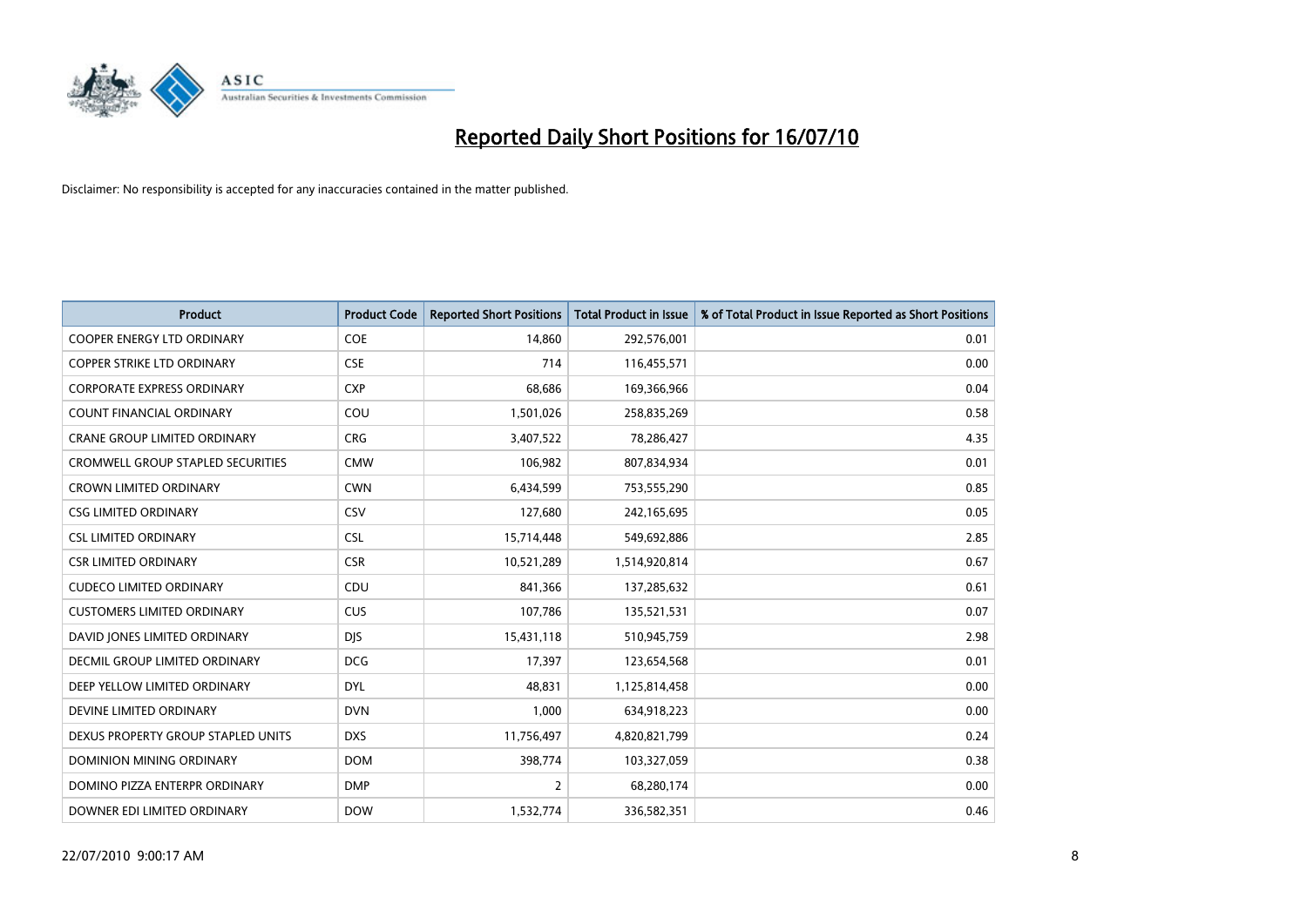

| <b>Product</b>                            | <b>Product Code</b> | <b>Reported Short Positions</b> | <b>Total Product in Issue</b> | % of Total Product in Issue Reported as Short Positions |
|-------------------------------------------|---------------------|---------------------------------|-------------------------------|---------------------------------------------------------|
| DRAGON MINING LTD ORDINARY                | <b>DRA</b>          | 880,678                         | 737,345,151                   | 0.12                                                    |
| DUET GROUP STAPLED US PROHIBIT.           | <b>DUE</b>          | 1,478,910                       | 870,559,400                   | 0.16                                                    |
| DULUXGROUP LIMITED ORDINARY               | <b>DLX</b>          | 798,155                         | 362,100,430                   | 0.21                                                    |
| <b>EASTERN STAR GAS ORDINARY</b>          | ESG                 | 6,852,401                       | 872,224,422                   | 0.77                                                    |
| EDT RETAIL TRUST UNITS                    | <b>EDT</b>          | 99,457                          | 4,700,290,868                 | 0.00                                                    |
| <b>ELDERS LIMITED ORDINARY</b>            | <b>ELD</b>          | 13,493,183                      | 448,598,480                   | 3.01                                                    |
| ELDORADO GOLD CORP CDI 1:1                | EAU                 | 48,621                          | 23,021,561                    | 0.20                                                    |
| ELIXIR PETROLEUM LTD ORDINARY             | <b>EXR</b>          | 324,400                         | 188,988,472                   | 0.17                                                    |
| <b>EMECO HOLDINGS ORDINARY</b>            | <b>EHL</b>          | 2,912,417                       | 631,237,586                   | 0.46                                                    |
| <b>ENERGY RESOURCES ORDINARY 'A'</b>      | <b>ERA</b>          | 133,211                         | 190,737,934                   | 0.06                                                    |
| ENERGY WORLD CORPOR. ORDINARY             | <b>EWC</b>          | 6,976,998                       | 1,561,166,672                 | 0.43                                                    |
| <b>ENTEK ENERGY LTD ORDINARY</b>          | <b>ETE</b>          | 489,903                         | 225,192,535                   | 0.22                                                    |
| <b>ENTELLECT SOLUTIONS ORDINARY</b>       | <b>ESN</b>          | 464,050                         | 1,740,334,200                 | 0.03                                                    |
| <b>ENVESTRA LIMITED ORDINARY</b>          | <b>ENV</b>          | 1,117,109                       | 1,386,827,962                 | 0.07                                                    |
| EQUINOX MINERALS LTD CHESS DEPOSITARY INT | EQN                 | 8,399,306                       | 707,734,878                   | 1.18                                                    |
| <b>EVEREST FINANCIAL ORDINARY</b>         | <b>EFG</b>          | 4,300                           | 251,442,316                   | 0.00                                                    |
| EXTRACT RESOURCES ORDINARY                | <b>EXT</b>          | 1,865,739                       | 243,252,298                   | 0.75                                                    |
| FAIRFAX MEDIA LTD ORDINARY                | <b>FXJ</b>          | 262,292,186                     | 2,351,955,725                 | 11.14                                                   |
| <b>FANTASTIC HOLDINGS ORDINARY</b>        | <b>FAN</b>          | 3,000                           | 102,669,351                   | 0.00                                                    |
| FERRAUS LIMITED ORDINARY                  | <b>FRS</b>          | 370                             | 202,695,137                   | 0.00                                                    |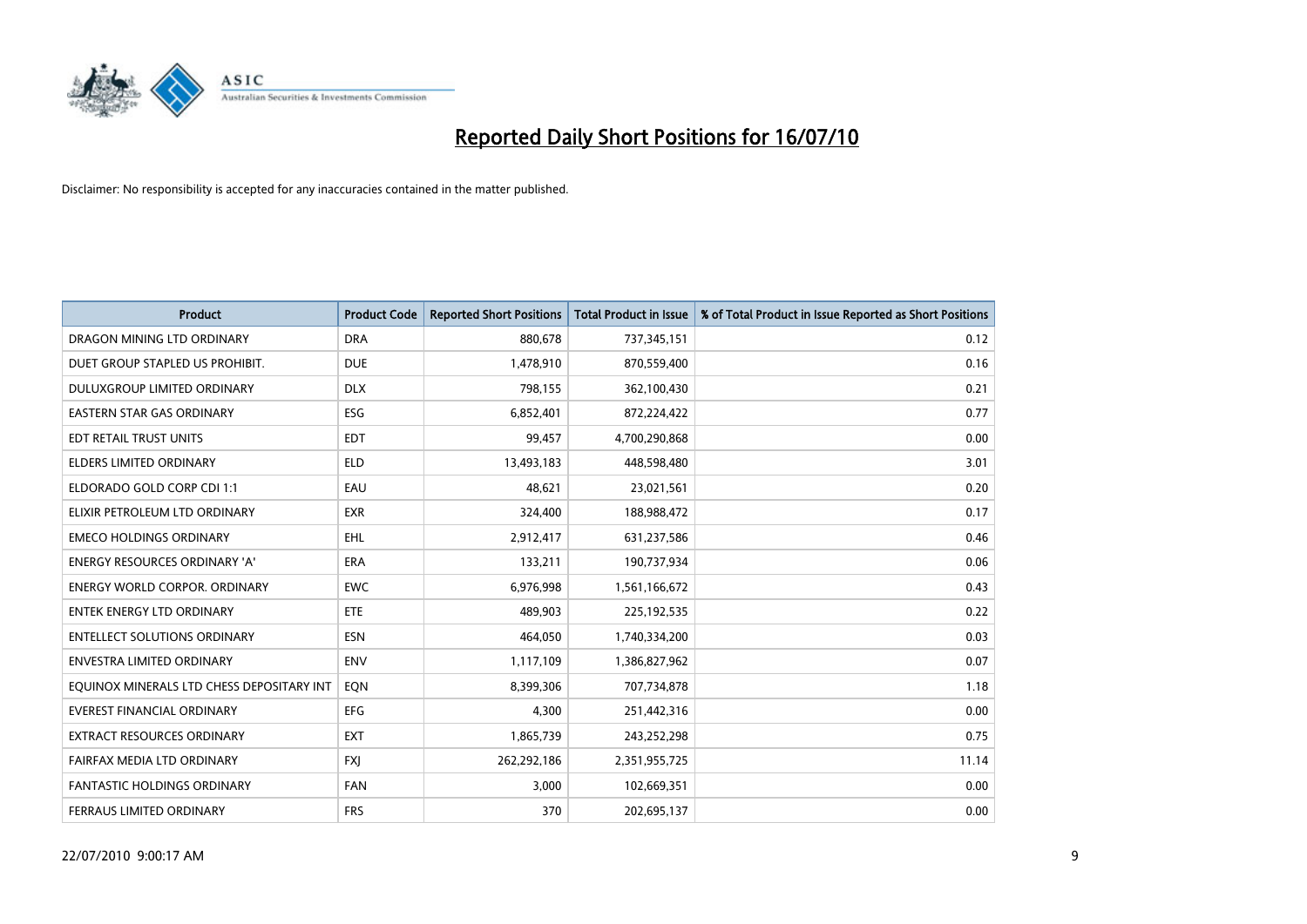

| <b>Product</b>                        | <b>Product Code</b> | <b>Reported Short Positions</b> | Total Product in Issue | % of Total Product in Issue Reported as Short Positions |
|---------------------------------------|---------------------|---------------------------------|------------------------|---------------------------------------------------------|
| FISHER & PAYKEL APP. ORDINARY         | <b>FPA</b>          | 9,117,123                       | 724,235,162            | 1.26                                                    |
| FISHER & PAYKEL H. ORDINARY           | <b>FPH</b>          | 1,275,686                       | 517,418,502            | 0.25                                                    |
| FKP PROPERTY GROUP STAPLED SECURITIES | <b>FKP</b>          | 5,355,086                       | 1,166,821,398          | 0.46                                                    |
| FLEETWOOD CORP ORDINARY               | <b>FWD</b>          | 89,515                          | 53,967,182             | 0.16                                                    |
| FLETCHER BUILDING ORDINARY            | <b>FBU</b>          | 326,248                         | 606,946,993            | 0.05                                                    |
| FLEXIGROUP LIMITED ORDINARY           | <b>FXL</b>          | 279,624                         | 270,818,164            | 0.10                                                    |
| <b>FLIGHT CENTRE ORDINARY</b>         | <b>FLT</b>          | 2,561,572                       | 99,780,631             | 2.56                                                    |
| <b>FLINDERS MINES LTD ORDINARY</b>    | <b>FMS</b>          | 20,752,618                      | 1,819,849,571          | 1.15                                                    |
| FORTE ENERGY NL ORDINARY              | <b>FTE</b>          | 2,658,986                       | 580,658,031            | 0.46                                                    |
| FORTESCUE METALS GRP ORDINARY         | <b>FMG</b>          | 35,927,297                      | 3,107,179,370          | 1.14                                                    |
| <b>FOSTER'S GROUP ORDINARY</b>        | <b>FGL</b>          | 10,310,227                      | 1,930,432,682          | 0.52                                                    |
| FTD CORPORATION ORDINARY              | <b>FTD</b>          | 8,088                           | 100,421,069            | 0.01                                                    |
| <b>FUNTASTIC LIMITED ORDINARY</b>     | <b>FUN</b>          | 322,528                         | 340,997,682            | 0.09                                                    |
| <b>G.U.D. HOLDINGS ORDINARY</b>       | GUD                 | 154,631                         | 65,885,213             | 0.23                                                    |
| <b>GALAXY RESOURCES ORDINARY</b>      | <b>GXY</b>          | 122,933                         | 190,553,358            | 0.06                                                    |
| <b>GEODYNAMICS LIMITED ORDINARY</b>   | GDY                 | 400,742                         | 292,840,219            | 0.14                                                    |
| <b>GINDALBIE METALS LTD ORDINARY</b>  | <b>GBG</b>          | 7,514,797                       | 849,478,099            | 0.88                                                    |
| <b>GIRALIA RESOURCES NL ORDINARY</b>  | GIR                 | 484,037                         | 178,310,170            | 0.27                                                    |
| <b>GLOBAL MINING ORDINARY</b>         | <b>GMI</b>          | 8,951                           | 199,725,607            | 0.00                                                    |
| <b>GLOUCESTER COAL ORDINARY</b>       | GCL                 | 258,577                         | 81,962,133             | 0.32                                                    |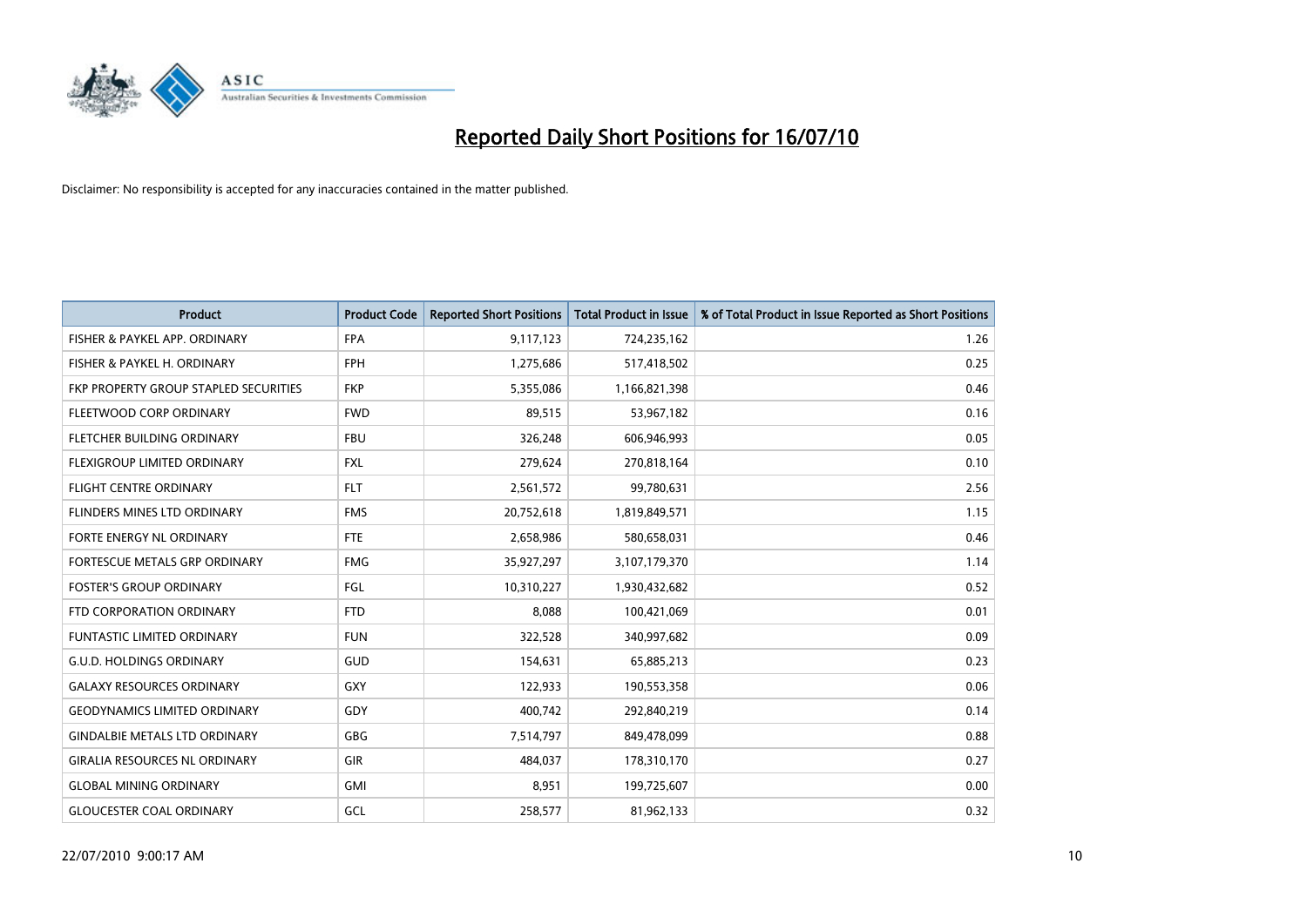

| <b>Product</b>                                   | <b>Product Code</b> | <b>Reported Short Positions</b> | Total Product in Issue | % of Total Product in Issue Reported as Short Positions |
|--------------------------------------------------|---------------------|---------------------------------|------------------------|---------------------------------------------------------|
| <b>GME RESOURCES LTD ORDINARY</b>                | <b>GME</b>          | 800                             | 302,352,750            | 0.00                                                    |
| <b>GOLDEN GATE PETROL ORDINARY</b>               | GGP                 | 11,538                          | 975,826,623            | 0.00                                                    |
| <b>GOLDEN WEST RESOURCE ORDINARY</b>             | <b>GWR</b>          | 1,617                           | 164,606,127            | 0.00                                                    |
| <b>GOODMAN FIELDER, ORDINARY</b>                 | <b>GFF</b>          | 2,523,342                       | 1,380,386,438          | 0.20                                                    |
| <b>GOODMAN GROUP STAPLED US PROHIBIT.</b>        | <b>GMG</b>          | 9,246,548                       | 6,369,751,394          | 0.13                                                    |
| <b>GPT GROUP STAPLED SEC.</b>                    | <b>GPT</b>          | 17,313,870                      | 1,855,529,431          | 0.91                                                    |
| <b>GRAINCORP LIMITED A CLASS ORDINARY</b>        | <b>GNC</b>          | 4,683,027                       | 198,318,900            | 2.37                                                    |
| <b>GRANGE RESOURCES, ORDINARY</b>                | GRR                 | 1,485,564                       | 1,151,778,896          | 0.13                                                    |
| <b>GREAT SOUTHERN LTD ORDINARY</b>               | <b>GTP</b>          | 4,908,484                       | 643,234,118            | 0.76                                                    |
| <b>GREENLAND MIN EN LTD ORDINARY</b>             | GGG                 | 42,900                          | 249,905,308            | 0.02                                                    |
| <b>GRYPHON MINERALS LTD ORDINARY</b>             | GRY                 | 185,111                         | 216,231,598            | 0.09                                                    |
| <b>GUINNESS PEAT GROUP. CHESS DEPOSITARY INT</b> | GPG                 | 55                              | 334,319,260            | 0.00                                                    |
| <b>GUNNS LIMITED ORDINARY</b>                    | <b>GNS</b>          | 9,706,191                       | 806,734,892            | 1.21                                                    |
| <b>GWA INTERNATIONAL ORDINARY</b>                | <b>GWT</b>          | 4,099,666                       | 301,102,514            | 1.38                                                    |
| HARVEY NORMAN ORDINARY                           | <b>HVN</b>          | 26,555,881                      | 1,062,316,784          | 2.50                                                    |
| HASTIE GROUP LIMITED ORDINARY                    | <b>HST</b>          | 262,820                         | 239,716,924            | 0.11                                                    |
| HASTINGS DIVERSIFIED STAPLED SECURITY            | <b>HDF</b>          | 406,182                         | 508,158,296            | 0.07                                                    |
| <b>HEALTHSCOPE LIMITED ORDINARY</b>              | <b>HSP</b>          | 1,164,946                       | 317,335,186            | 0.39                                                    |
| <b>HEARTWARE INT INC CDI 35:1</b>                | <b>HIN</b>          | 272,008                         | 72,583,000             | 0.37                                                    |
| <b>HENDERSON GROUP CDI 1:1</b>                   | <b>HGG</b>          | 6,166,541                       | 565,958,113            | 1.08                                                    |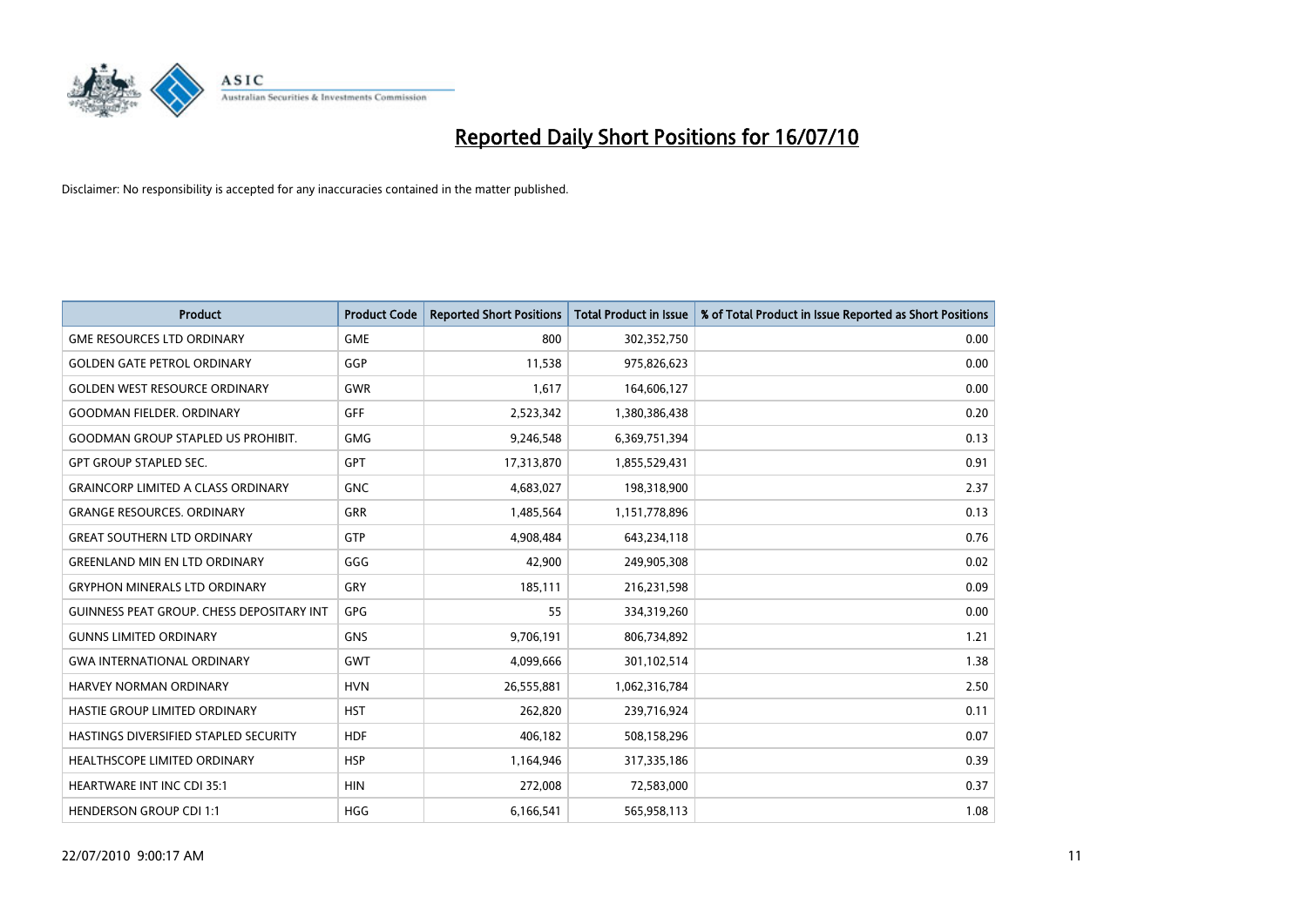

| <b>Product</b>                      | <b>Product Code</b> | <b>Reported Short Positions</b> | <b>Total Product in Issue</b> | % of Total Product in Issue Reported as Short Positions |
|-------------------------------------|---------------------|---------------------------------|-------------------------------|---------------------------------------------------------|
| HFA HOLDINGS LIMITED ORDINARY       | <b>HFA</b>          | 1,820,937                       | 469,330,170                   | 0.38                                                    |
| HIGHLANDS PACIFIC ORDINARY          | <b>HIG</b>          | 2,382,805                       | 668, 342, 148                 | 0.36                                                    |
| HILLGROVE RES LTD ORDINARY          | <b>HGO</b>          | 111,420                         | 481,553,890                   | 0.02                                                    |
| HILLS INDUSTRIES LTD ORDINARY       | <b>HIL</b>          | 3,377,273                       | 248,219,660                   | 1.35                                                    |
| HORIZON OIL LIMITED ORDINARY        | <b>HZN</b>          | 2,259,995                       | 1,126,621,515                 | 0.20                                                    |
| <b>ICON ENERGY LIMITED ORDINARY</b> | <b>ICN</b>          | 350,450                         | 439,801,394                   | 0.09                                                    |
| <b>IINET LIMITED ORDINARY</b>       | <b>IIN</b>          | 368,897                         | 151,898,119                   | 0.24                                                    |
| ILUKA RESOURCES ORDINARY            | <b>ILU</b>          | 10,312,316                      | 418,700,517                   | 2.47                                                    |
| <b>IMDEX LIMITED ORDINARY</b>       | <b>IMD</b>          | 2,818                           | 195,047,128                   | 0.00                                                    |
| IMF (AUSTRALIA) LTD ORDINARY        | <b>IMF</b>          | 400,762                         | 122,496,819                   | 0.33                                                    |
| IMX RESOURCES LTD ORDINARY          | <b>IXR</b>          | 20,000                          | 260,252,803                   | 0.01                                                    |
| <b>INCITEC PIVOT ORDINARY</b>       | <b>IPL</b>          | 2,105,238                       | 1,624,932,978                 | 0.12                                                    |
| INDAGO RESOURCES LTD ORDINARY       | <b>IDG</b>          | 8,179                           | 99,449,536                    | 0.01                                                    |
| <b>INDEPENDENCE GROUP ORDINARY</b>  | <b>IGO</b>          | 228,477                         | 113,813,539                   | 0.21                                                    |
| <b>INDOPHIL RESOURCES ORDINARY</b>  | <b>IRN</b>          | 1,288,107                       | 423,428,803                   | 0.30                                                    |
| <b>INDUSTREA LIMITED ORDINARY</b>   | IDL                 | 1,075,594                       | 956,668,877                   | 0.10                                                    |
| INFIGEN ENERGY STAPLED SECURITIES   | <b>IFN</b>          | 5,116,154                       | 760,374,428                   | 0.67                                                    |
| ING INDUSTRIAL FUND UNITS           | <b>IIF</b>          | 6,823,664                       | 2,592,249,647                 | 0.25                                                    |
| ING OFFICE FUND STAPLED SECURITIES  | <b>IOF</b>          | 473,511                         | 2,729,071,212                 | 0.01                                                    |
| ING RE COM GROUP STAPLED SECURITIES | <b>ILF</b>          | 9,075                           | 441,029,194                   | 0.00                                                    |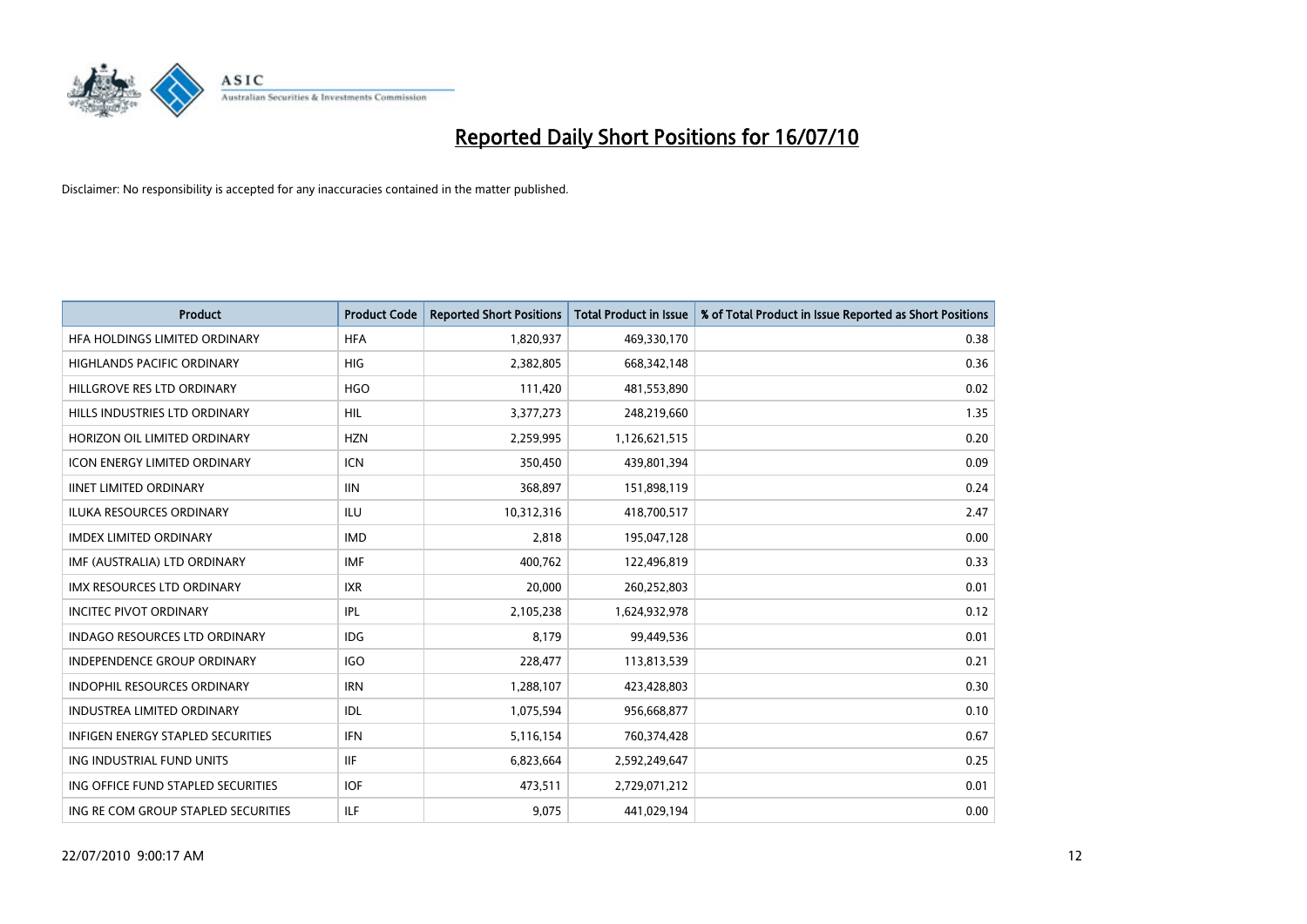

| <b>Product</b>                                  | <b>Product Code</b> | <b>Reported Short Positions</b> | <b>Total Product in Issue</b> | % of Total Product in Issue Reported as Short Positions |
|-------------------------------------------------|---------------------|---------------------------------|-------------------------------|---------------------------------------------------------|
| INNAMINCKA PETROLEUM ORDINARY                   | <b>INP</b>          | 14.205                          | 261,548,890                   | 0.01                                                    |
| <b>INSURANCE AUSTRALIA ORDINARY</b>             | <b>IAG</b>          | 2,889,066                       | 2,078,994,021                 | 0.11                                                    |
| INTEGRA MINING LTD, ORDINARY                    | <b>IGR</b>          | 1,786,592                       | 755,792,394                   | 0.23                                                    |
| INTOLL GROUP STAPLED SECURITIES                 | <b>ITO</b>          | 3,833,801                       | 2,261,732,048                 | 0.16                                                    |
| <b>INTREPID MINES ORDINARY</b>                  | <b>IAU</b>          | 202,457                         | 429,781,466                   | 0.04                                                    |
| <b>INVOCARE LIMITED ORDINARY</b>                | <b>IVC</b>          | 1,121,749                       | 102,069,091                   | 1.10                                                    |
| ION LIMITED ORDINARY                            | <b>ION</b>          | 164,453                         | 256,365,105                   | 0.06                                                    |
| <b>IOOF HOLDINGS LTD ORDINARY</b>               | <b>IFL</b>          | 1,587,484                       | 229,794,395                   | 0.67                                                    |
| <b>IRESS MARKET TECH. ORDINARY</b>              | <b>IRE</b>          | 678,830                         | 126,018,142                   | 0.54                                                    |
| <b>IRON ORE HOLDINGS ORDINARY</b>               | <b>IOH</b>          | 34,346                          | 135,374,850                   | 0.03                                                    |
| <b>ISHARES MSCI EAFE CDI 1:1</b>                | <b>IVE</b>          | 78.119                          | 590,400,000                   | 0.01                                                    |
| ISHARES MSCI EM MKTS CDI 1:1                    | <b>IEM</b>          | 63,587                          | 425,700,000                   | 0.01                                                    |
| <b>ISOFT GROUP LIMITED ORDINARY</b>             | <b>ISF</b>          | 11,855,188                      | 1,037,994,023                 | 1.14                                                    |
| <b>IVANHOE AUSTRALIA ORDINARY</b>               | <b>IVA</b>          | 266,106                         | 70,980,953                    | 0.37                                                    |
| <b>JABIRU METALS LTD ORDINARY</b>               | <b>JML</b>          | 100,896                         | 552,619,180                   | 0.01                                                    |
| <b>JAMES HARDIE INDUST CHESS DEPOSITARY INT</b> | <b>IHX</b>          | 13,742,214                      | 435,438,790                   | 3.17                                                    |
| <b>JAMESON RESOURCES ORDINARY</b>               | <b>JAL</b>          | 1,600,000                       | 63,885,910                    | 2.50                                                    |
| <b>JB HI-FI LIMITED ORDINARY</b>                | <b>IBH</b>          | 4,103,769                       | 108,344,987                   | 3.79                                                    |
| KAGARA LTD ORDINARY                             | KZL                 | 3,603,738                       | 674,489,717                   | 0.53                                                    |
| KAROON GAS AUSTRALIA ORDINARY                   | <b>KAR</b>          | 166.102                         | 177,546,198                   | 0.09                                                    |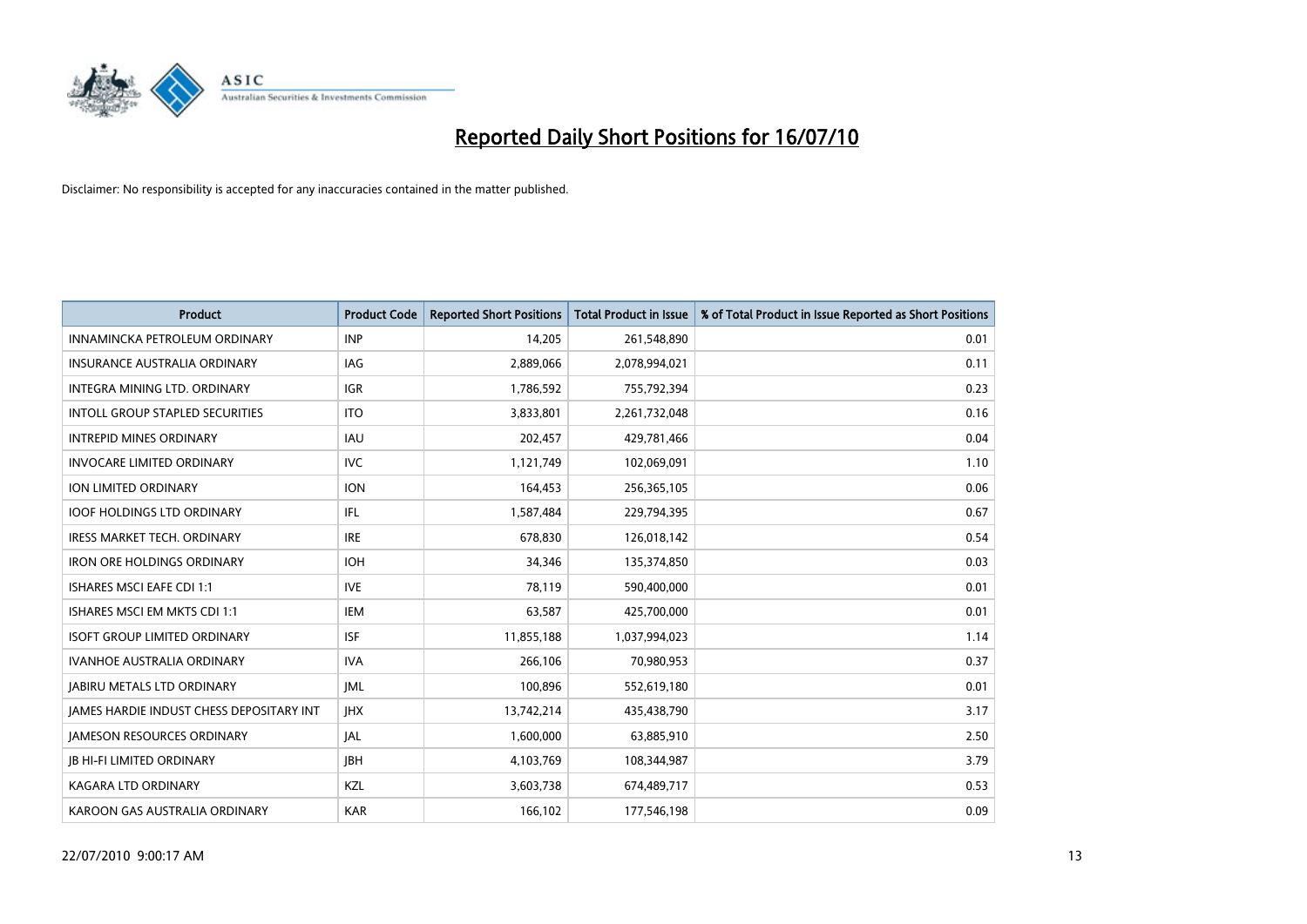

| <b>Product</b>                        | <b>Product Code</b> | <b>Reported Short Positions</b> | <b>Total Product in Issue</b> | % of Total Product in Issue Reported as Short Positions |
|---------------------------------------|---------------------|---------------------------------|-------------------------------|---------------------------------------------------------|
| KATHMANDU HOLD LTD ORDINARY           | <b>KMD</b>          | 801.601                         | 200,000,000                   | 0.40                                                    |
| <b>KEYBRIDGE CAPITAL ORDINARY</b>     | <b>KBC</b>          | 5,999                           | 172,070,564                   | 0.00                                                    |
| KIMBERLEY METALS LTD ORDINARY         | <b>KBL</b>          | 3,036                           | 94,490,816                    | 0.00                                                    |
| KINGSGATE CONSOLID. ORDINARY          | <b>KCN</b>          | 334,221                         | 100,503,783                   | 0.32                                                    |
| LEIGHTON HOLDINGS ORDINARY            | LEI                 | 2,845,972                       | 300,687,299                   | 0.90                                                    |
| LEND LEASE GROUP UNIT/ORD STAPLED     | <b>LLC</b>          | 476,483                         | 565,558,754                   | 0.08                                                    |
| LIHIR GOLD LIMITED. ORDINARY          | LGL                 | 10,200,950                      | 2,368,729,935                 | 0.42                                                    |
| LINC ENERGY LTD ORDINARY              | <b>LNC</b>          | 1,390,663                       | 489,093,470                   | 0.27                                                    |
| LIQUEFIED NATURAL ORDINARY            | LNG                 | 43,544                          | 213,339,015                   | 0.02                                                    |
| LYNAS CORPORATION ORDINARY            | <b>LYC</b>          | 12,550,439                      | 1,655,499,093                 | 0.75                                                    |
| MAC SERVICES (THE) ORDINARY           | <b>MSL</b>          | 90,474                          | 165,966,692                   | 0.05                                                    |
| MACARTHUR COAL ORDINARY               | <b>MCC</b>          | 938,734                         | 254,333,109                   | 0.36                                                    |
| MACMAHON HOLDINGS ORDINARY            | <b>MAH</b>          | 9,489,395                       | 733,711,705                   | 1.28                                                    |
| MACQ ATLAS ROADS GRP ORDINARY STAPLED | <b>MOA</b>          | 488,427                         | 452,345,907                   | 0.11                                                    |
| MACQUARIE GROUP LTD ORDINARY          | MQG                 | 6,756,705                       | 345,480,686                   | 1.97                                                    |
| <b>MANTRA RESOURCES ORDINARY</b>      | <b>MRU</b>          | 42,779                          | 130,229,188                   | 0.03                                                    |
| MAP GROUP STAPLED US PROHIBIT.        | <b>MAP</b>          | 4,473,405                       | 1,861,210,782                 | 0.24                                                    |
| <b>MARION ENERGY ORDINARY</b>         | <b>MAE</b>          | 374,994                         | 429,822,043                   | 0.09                                                    |
| MASTERMYNE GROUP LTD ORDINARY         | <b>MYE</b>          | 35,000                          | 72,897,598                    | 0.05                                                    |
| MCPHERSON'S LTD ORDINARY              | <b>MCP</b>          | 4,064                           | 71,651,758                    | 0.00                                                    |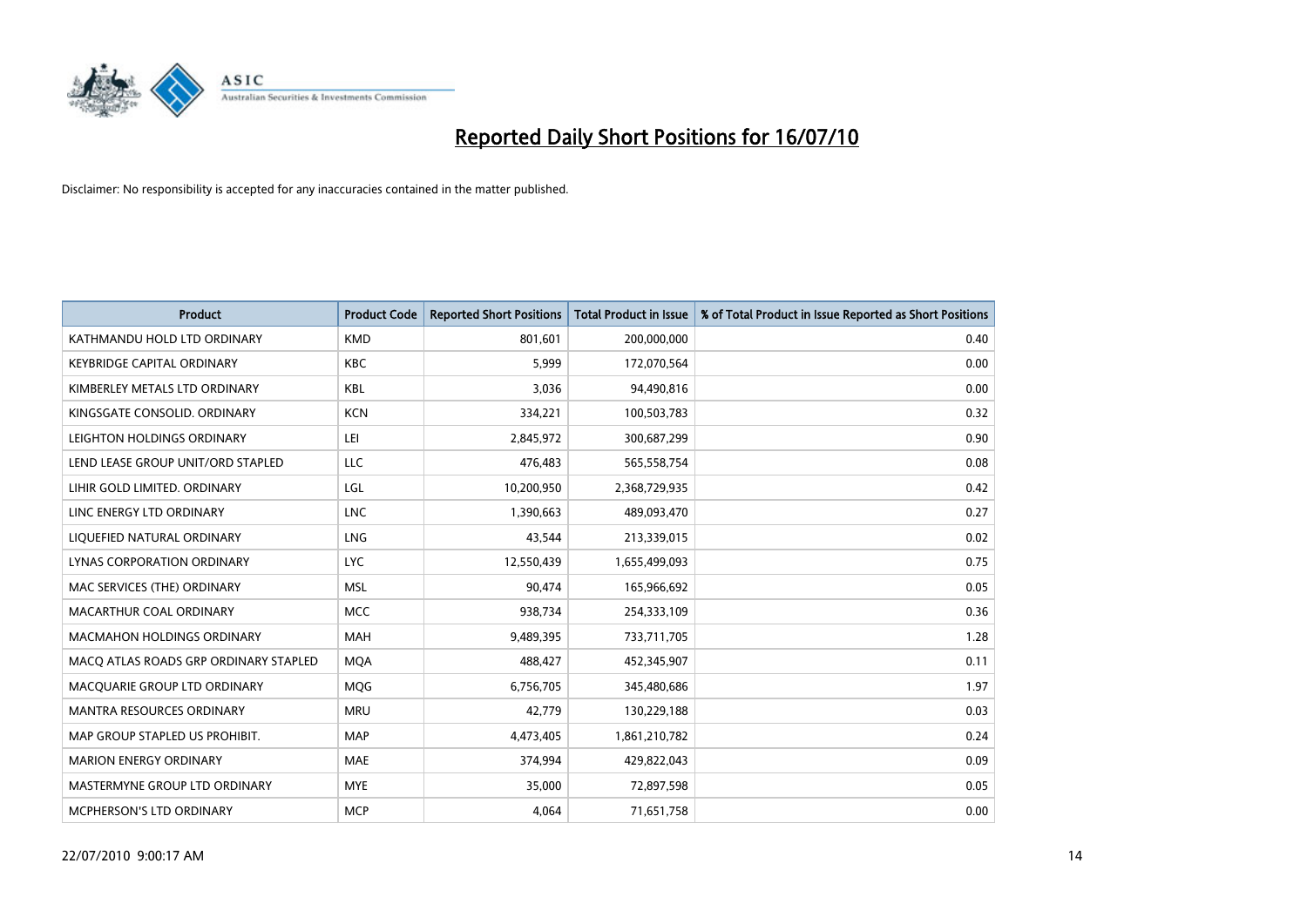

| <b>Product</b>                  | <b>Product Code</b> | <b>Reported Short Positions</b> | Total Product in Issue | % of Total Product in Issue Reported as Short Positions |
|---------------------------------|---------------------|---------------------------------|------------------------|---------------------------------------------------------|
| MEDUSA MINING LTD ORDINARY      | <b>MML</b>          | 15,615                          | 187,584,911            | 0.00                                                    |
| MELBOURNE IT LIMITED ORDINARY   | MLB                 | 165,069                         | 79,569,967             | 0.21                                                    |
| MEO AUSTRALIA LTD ORDINARY      | <b>MEO</b>          | 21,073                          | 477,220,955            | 0.00                                                    |
| MERMAID MARINE ORDINARY         | <b>MRM</b>          | 371,967                         | 186,844,825            | 0.19                                                    |
| METALS X LIMITED ORDINARY       | <b>MLX</b>          | 326,940                         | 1,365,661,782          | 0.03                                                    |
| METCASH LIMITED ORDINARY        | <b>MTS</b>          | 17,295,799                      | 765,675,951            | 2.25                                                    |
| METGASCO LIMITED ORDINARY       | <b>MEL</b>          | 293,557                         | 249,006,674            | 0.11                                                    |
| MICLYN EXP OFFSHR ORDINARY      | <b>MIO</b>          | 199,999                         | 271,700,000            | 0.07                                                    |
| MINARA RESOURCES ORDINARY       | <b>MRE</b>          | 5,652,055                       | 1,167,783,517          | 0.48                                                    |
| MINCOR RESOURCES NL ORDINARY    | <b>MCR</b>          | 1,916,433                       | 200,184,686            | 0.95                                                    |
| MINERAL DEPOSITS ORDINARY       | <b>MDL</b>          | 756,904                         | 580,576,525            | 0.12                                                    |
| MINERAL RESOURCES, ORDINARY     | <b>MIN</b>          | 341,765                         | 161,394,023            | 0.20                                                    |
| MIRABELA NICKEL LTD ORDINARY    | <b>MBN</b>          | 9,160,431                       | 367, 162, 725          | 2.50                                                    |
| MIRVAC GROUP STAPLED SECURITIES | <b>MGR</b>          | 6,791,767                       | 3,266,304,329          | 0.20                                                    |
| MITCHELL COMMUNITCA, ORDINARY   | <b>MCU</b>          | 19,673                          | 301,761,208            | 0.01                                                    |
| MOLOPO ENERGY LTD ORDINARY      | <b>MPO</b>          | 234,411                         | 250,665,548            | 0.09                                                    |
| MOLY MINES LIMITED ORDINARY     | <b>MOL</b>          | 200,966                         | 363,916,323            | 0.05                                                    |
| MONADELPHOUS GROUP ORDINARY     | <b>MND</b>          | 1,120,362                       | 86,459,327             | 1.29                                                    |
| MORTGAGE CHOICE LTD ORDINARY    | MOC                 | 21,240                          | 119,617,705            | 0.02                                                    |
| MOSAIC OIL NL ORDINARY          | <b>MOS</b>          | 41,742                          | 821,710,775            | 0.01                                                    |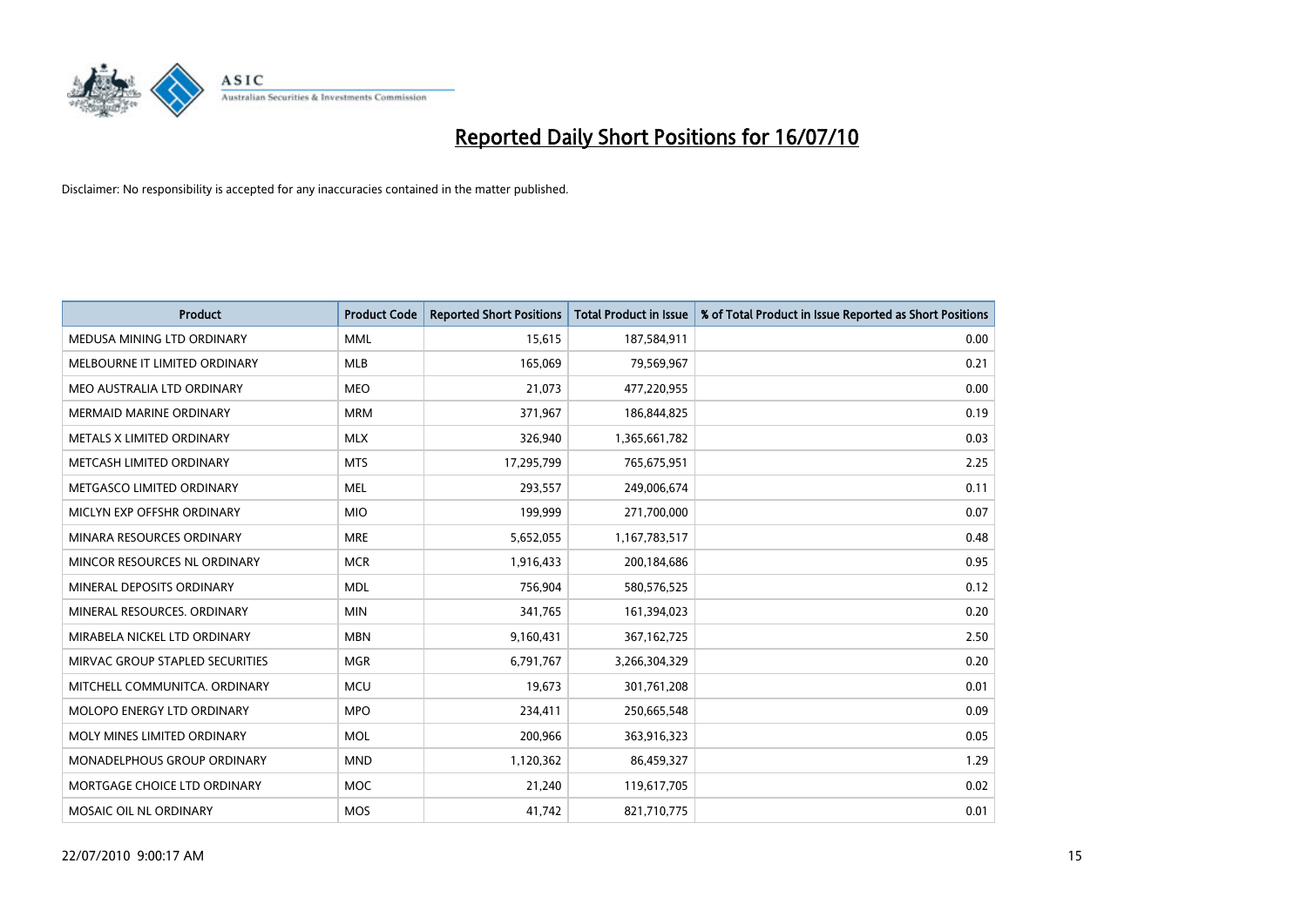

| <b>Product</b>                    | <b>Product Code</b> | <b>Reported Short Positions</b> | <b>Total Product in Issue</b> | % of Total Product in Issue Reported as Short Positions |
|-----------------------------------|---------------------|---------------------------------|-------------------------------|---------------------------------------------------------|
| <b>MOUNT GIBSON IRON ORDINARY</b> | <b>MGX</b>          | 6,016,849                       | 1,079,570,693                 | 0.57                                                    |
| MULTIPLEX SITES SITES             | <b>MXUPA</b>        | 147                             | 4,500,000                     | 0.00                                                    |
| MURCHISON METALS LTD ORDINARY     | <b>MMX</b>          | 3,373,514                       | 435,384,268                   | 0.77                                                    |
| MYER HOLDINGS LTD ORDINARY        | <b>MYR</b>          | 7,631,850                       | 581,517,884                   | 1.31                                                    |
| <b>MYSTATE LIMITED ORDINARY</b>   | <b>MYS</b>          | 1,400                           | 67,411,055                    | 0.00                                                    |
| NATIONAL AUST. BANK ORDINARY      | <b>NAB</b>          | 14,791,640                      | 2,133,245,479                 | 0.71                                                    |
| NATURAL FUEL LIMITED ORDINARY     | <b>NFL</b>          |                                 | 506,612,127                   | 0.00                                                    |
| NAVITAS LIMITED ORDINARY          | <b>NVT</b>          | 1,046,669                       | 342,361,526                   | 0.30                                                    |
| NEPTUNE MARINE ORDINARY           | <b>NMS</b>          | 1,161,639                       | 429,842,672                   | 0.26                                                    |
| NEW HOPE CORPORATION ORDINARY     | <b>NHC</b>          | 117,951                         | 827,730,549                   | 0.00                                                    |
| NEWCREST MINING ORDINARY          | <b>NCM</b>          | 25,832,297                      | 483,493,006                   | 5.34                                                    |
| NEWS CORP A NON-VOTING CDI        | <b>NWSLV</b>        | 643,888                         | 1,824,471,392                 | 0.03                                                    |
| NEWS CORP B VOTING CDI            | <b>NWS</b>          | 7,696,385                       | 798,520,953                   | 0.96                                                    |
| NEXBIS LIMITED ORDINARY           | <b>NBS</b>          | 63,733                          | 498,972,940                   | 0.01                                                    |
| NEXUS ENERGY LIMITED ORDINARY     | <b>NXS</b>          | 6,141,774                       | 958,061,849                   | 0.65                                                    |
| NIB HOLDINGS LIMITED ORDINARY     | <b>NHF</b>          | 4,911                           | 495,431,427                   | 0.00                                                    |
| NICK SCALI LIMITED ORDINARY       | <b>NCK</b>          | 35,846                          | 81,000,000                    | 0.04                                                    |
| NIDO PETROLEUM ORDINARY           | <b>NDO</b>          | 14,333,131                      | 1,080,658,378                 | 1.32                                                    |
| NKWE PLATINUM 10C US COMMON       | <b>NKP</b>          | 6,869                           | 556,627,684                   | 0.00                                                    |
| NORTHERN CREST ORDINARY           | <b>NOC</b>          | 24,345                          | 116,074,781                   | 0.02                                                    |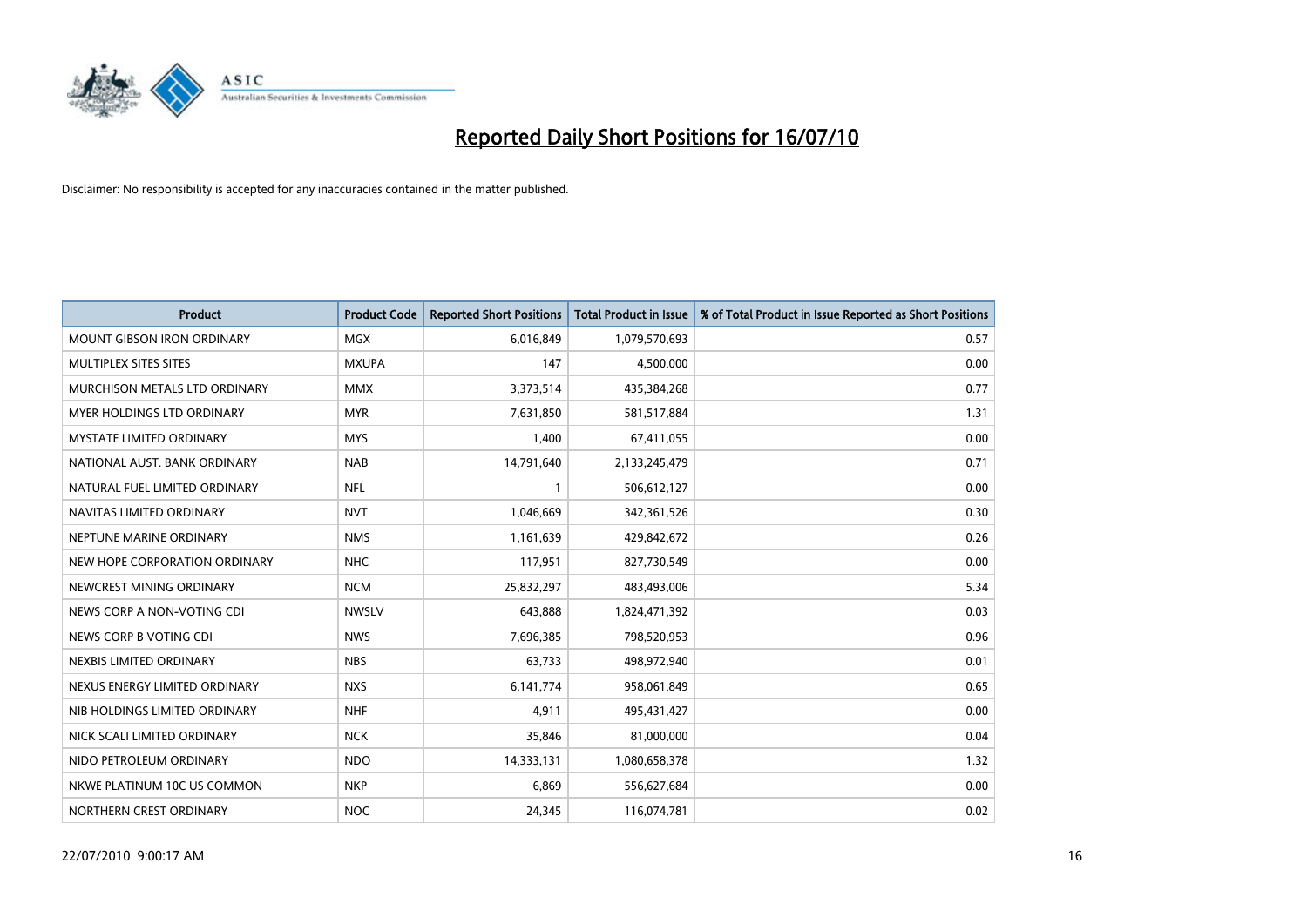

| <b>Product</b>                        | <b>Product Code</b> | <b>Reported Short Positions</b> | <b>Total Product in Issue</b> | % of Total Product in Issue Reported as Short Positions |
|---------------------------------------|---------------------|---------------------------------|-------------------------------|---------------------------------------------------------|
| NORTHERN ENERGY CORP ORDINARY         | <b>NEC</b>          | 2.700                           | 128,420,838                   | 0.00                                                    |
| NORTHERN IRON LTD ORDINARY            | <b>NFE</b>          | 826,560                         | 292,204,786                   | 0.27                                                    |
| NRW HOLDINGS LIMITED ORDINARY         | <b>NWH</b>          | 410,602                         | 251,223,000                   | 0.16                                                    |
| NUFARM LIMITED ORDINARY               | <b>NUF</b>          | 1,189,317                       | 261,775,731                   | 0.46                                                    |
| NUPLEX INDUSTRIES ORDINARY            | <b>NPX</b>          | 11,808                          | 192,232,926                   | 0.01                                                    |
| <b>OAKTON LIMITED ORDINARY</b>        | <b>OKN</b>          | 536,056                         | 91,987,235                    | 0.57                                                    |
| OCEANAGOLD CORP. CHESS DEPOSITARY INT | OGC                 | 541,262                         | 228,198,170                   | 0.24                                                    |
| OCEANIA CAPITAL LTD ORDINARY          | <b>OCP</b>          | 2,500                           | 91,921,295                    | 0.00                                                    |
| OIL SEARCH LTD ORDINARY               | OSH                 | 6,264,300                       | 1,308,279,222                 | 0.46                                                    |
| OM HOLDINGS LIMITED ORDINARY          | OMH                 | 410,292                         | 498,485,150                   | 0.08                                                    |
| ONESTEEL LIMITED ORDINARY             | <b>OST</b>          | 6,168,101                       | 1,331,583,166                 | 0.46                                                    |
| ORICA LIMITED ORDINARY                | ORI                 | 1,469,059                       | 362,100,430                   | 0.41                                                    |
| ORIGIN ENERGY ORDINARY                | <b>ORG</b>          | 2,658,357                       | 880,668,872                   | 0.27                                                    |
| OTTO ENERGY LIMITED ORDINARY          | <b>OEL</b>          | 109,204                         | 1,134,540,071                 | 0.01                                                    |
| OZ MINERALS ORDINARY                  | OZL                 | 56,219,877                      | 3,121,339,730                 | 1.79                                                    |
| <b>PACIFIC BRANDS ORDINARY</b>        | <b>PBG</b>          | 5,260,194                       | 931,386,248                   | 0.58                                                    |
| PALADIN ENERGY LTD ORDINARY           | <b>PDN</b>          | 18,947,104                      | 717,142,802                   | 2.62                                                    |
| PAN PACIFIC PETROL. ORDINARY          | PPP                 | 21,527                          | 588,612,110                   | 0.00                                                    |
| PANAUST LIMITED ORDINARY              | <b>PNA</b>          | 12,324,939                      | 2,953,925,939                 | 0.41                                                    |
| PANORAMIC RESOURCES ORDINARY          | PAN                 | 80,554                          | 205,262,842                   | 0.03                                                    |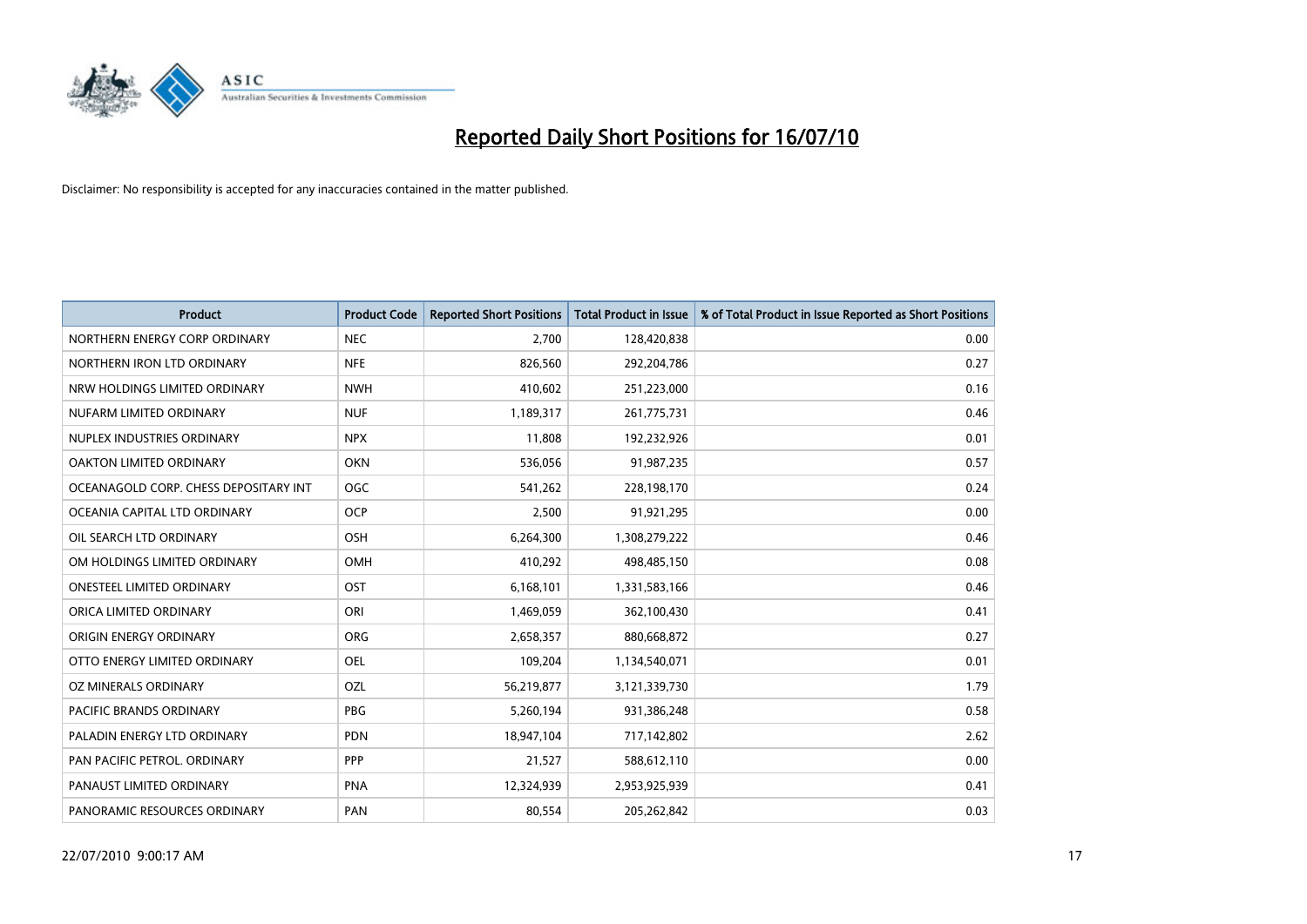

| <b>Product</b>                       | <b>Product Code</b> | <b>Reported Short Positions</b> | Total Product in Issue | % of Total Product in Issue Reported as Short Positions |
|--------------------------------------|---------------------|---------------------------------|------------------------|---------------------------------------------------------|
| PAPERLINX LIMITED ORDINARY           | <b>PPX</b>          | 16,598,560                      | 603,580,761            | 2.73                                                    |
| PATTIES FOODS LTD ORDINARY           | <b>PFL</b>          |                                 | 138,908,853            | 0.00                                                    |
| PEET LIMITED ORDINARY                | <b>PPC</b>          | 358,525                         | 300,681,486            | 0.12                                                    |
| PENINSULA MINERALS ORDINARY          | <b>PEN</b>          | 5,000                           | 1,628,249,898          | 0.00                                                    |
| PERILYA LIMITED ORDINARY             | PEM                 | 574,269                         | 526,075,563            | 0.11                                                    |
| PERPETUAL LIMITED ORDINARY           | PPT                 | 2,290,230                       | 43,417,478             | 5.30                                                    |
| PERSEUS MINING LTD ORDINARY          | PRU                 | 22,132                          | 419,232,088            | 0.00                                                    |
| PETSEC ENERGY ORDINARY               | <b>PSA</b>          | 223,332                         | 231,283,622            | 0.10                                                    |
| PHARMAXIS LTD ORDINARY               | <b>PXS</b>          | 1,432,394                       | 225,410,234            | 0.64                                                    |
| PHOTON GROUP LTD ORDINARY            | PGA                 | 965,265                         | 187,440,645            | 0.51                                                    |
| PIKE RIVER COAL ORDINARY             | <b>PRC</b>          | 506,320                         | 404,971,067            | 0.13                                                    |
| PLATINUM ASSET ORDINARY              | <b>PTM</b>          | 2,924,413                       | 561,347,878            | 0.51                                                    |
| PLATINUM AUSTRALIA ORDINARY          | PLA                 | 6,609,918                       | 321,130,521            | 2.06                                                    |
| PLATINUM CAPITAL LTD ORDINARY        | <b>PMC</b>          |                                 | 162,258,814            | 0.00                                                    |
| PMP LIMITED ORDINARY                 | <b>PMP</b>          | 837,459                         | 335,348,483            | 0.25                                                    |
| PORT BOUVARD LIMITED ORDINARY        | PBD                 | 6,754                           | 509,132,195            | 0.00                                                    |
| PREMIER INVESTMENTS ORDINARY         | <b>PMV</b>          | 63,972                          | 155,030,045            | 0.03                                                    |
| PRIMARY HEALTH CARE ORDINARY         | <b>PRY</b>          | 7,842,711                       | 491,428,342            | 1.59                                                    |
| PRIME INFR GROUP. STAPLED SECURITIES | PIH                 | 1,359,875                       | 351,776,795            | 0.38                                                    |
| PRIME MEDIA GRP LTD ORDINARY         | <b>PRT</b>          | $\overline{2}$                  | 366,330,303            | 0.00                                                    |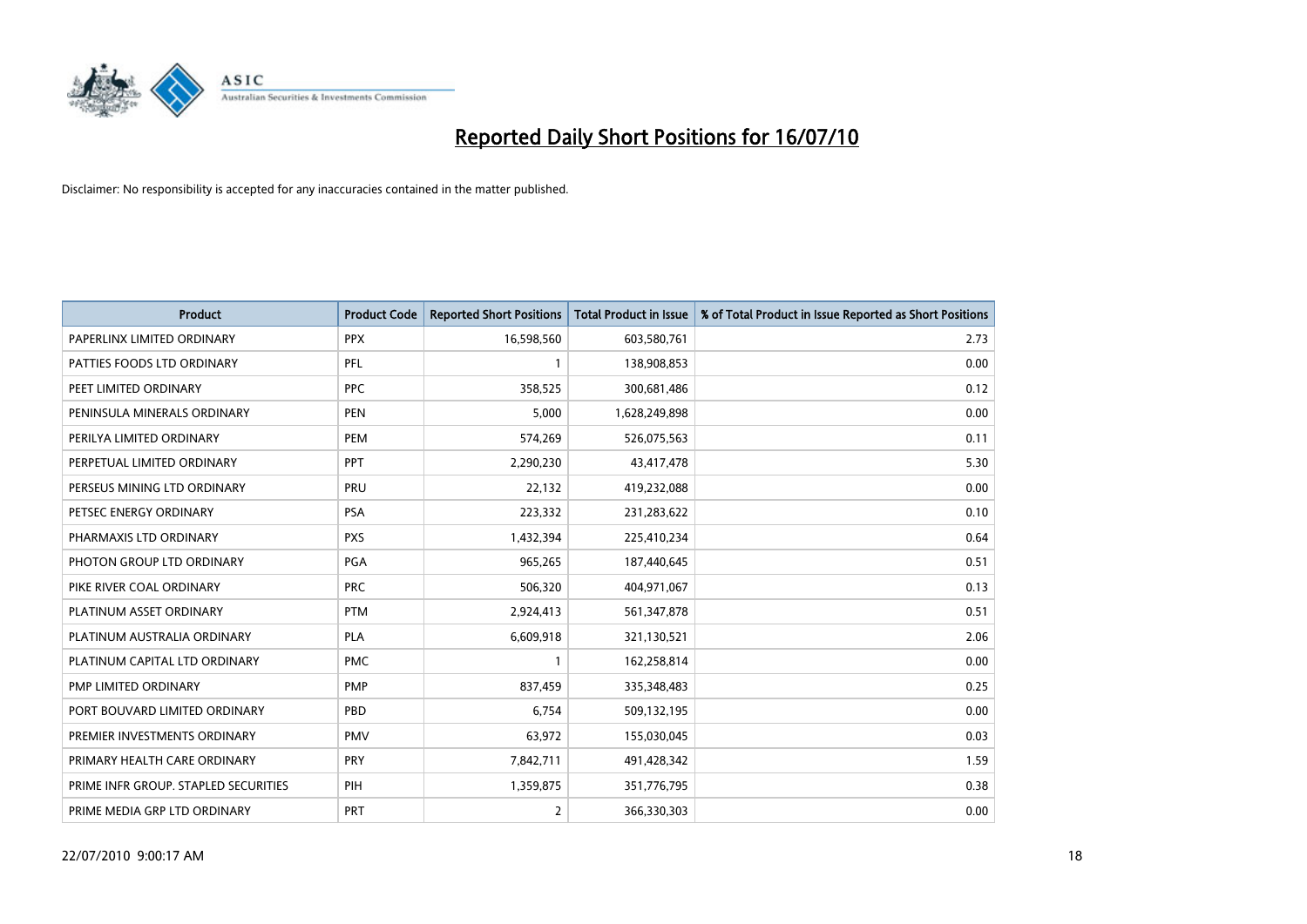

| <b>Product</b>                  | <b>Product Code</b> | <b>Reported Short Positions</b> | Total Product in Issue | % of Total Product in Issue Reported as Short Positions |
|---------------------------------|---------------------|---------------------------------|------------------------|---------------------------------------------------------|
| PRIMEAG AUSTRALIA ORDINARY      | PAG                 | 195,861                         | 150,569,976            | 0.13                                                    |
| PROGEN PHARMACEUTIC ORDINARY    | PGL                 | 151,596                         | 24,709,097             | 0.61                                                    |
| PROGRAMMED ORDINARY             | <b>PRG</b>          | 270,213                         | 118,169,908            | 0.23                                                    |
| PSIVIDA CORP CDI 1:1            | <b>PVA</b>          | 6,878                           | 7,849,757              | 0.09                                                    |
| <b>QANTAS AIRWAYS ORDINARY</b>  | QAN                 | 5,826,912                       | 2,265,123,620          | 0.27                                                    |
| OBE INSURANCE GROUP ORDINARY    | <b>OBE</b>          | 14,414,132                      | 1,035,064,820          | 1.38                                                    |
| RAMELIUS RESOURCES ORDINARY     | <b>RMS</b>          | 12,533                          | 291,200,265            | 0.00                                                    |
| RAMSAY HEALTH CARE ORDINARY     | <b>RHC</b>          | 1,621,345                       | 202,081,252            | 0.79                                                    |
| RANGE RESOURCES LTD ORDINARY    | <b>RRS</b>          | 1,100,000                       | 1,052,019,983          | 0.10                                                    |
| <b>RCR TOMLINSON ORDINARY</b>   | <b>RCR</b>          | 68,067                          | 131,860,172            | 0.05                                                    |
| <b>REA GROUP ORDINARY</b>       | <b>REA</b>          | 22,065                          | 128,439,366            | 0.02                                                    |
| <b>RED FORK ENERGY ORDINARY</b> | <b>RFE</b>          | 7,696                           | 139,535,000            | 0.01                                                    |
| REDFLEX HOLDINGS ORDINARY       | <b>RDF</b>          | 26,821                          | 110,010,757            | 0.02                                                    |
| REED RESOURCES LTD ORDINARY     | <b>RDR</b>          | 268,205                         | 177,271,768            | 0.15                                                    |
| <b>REGIS RESOURCES ORDINARY</b> | <b>RRL</b>          | 153,993                         | 401,284,125            | 0.03                                                    |
| RESMED INC CDI 10:1             | <b>RMD</b>          | 1,571,297                       | 772,670,160            | 0.20                                                    |
| RESOLUTE MINING ORDINARY        | <b>RSG</b>          | 434,293                         | 392,586,434            | 0.11                                                    |
| RESOURCE GENERATION ORDINARY    | <b>RES</b>          | 157,911                         | 164,412,477            | 0.10                                                    |
| REVERSE CORP LIMITED ORDINARY   | <b>REF</b>          | 25,141                          | 92,382,175             | 0.03                                                    |
| RHG LIMITED ORDINARY            | <b>RHG</b>          | 63,806                          | 317,910,688            | 0.02                                                    |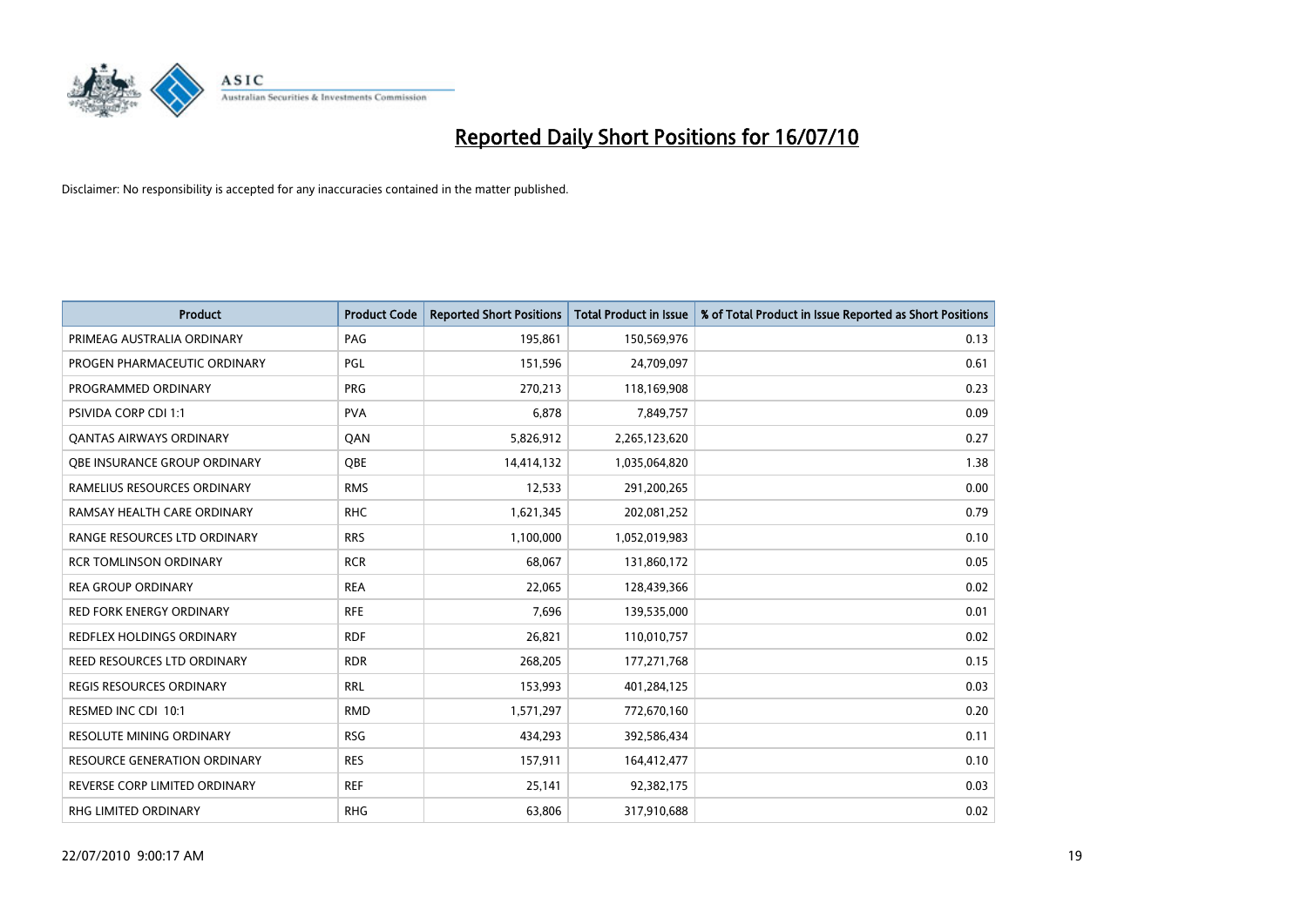

| <b>Product</b>                           | <b>Product Code</b> | <b>Reported Short Positions</b> | <b>Total Product in Issue</b> | % of Total Product in Issue Reported as Short Positions |
|------------------------------------------|---------------------|---------------------------------|-------------------------------|---------------------------------------------------------|
| <b>RIDLEY CORPORATION ORDINARY</b>       | <b>RIC</b>          | 53,937                          | 307,817,071                   | 0.02                                                    |
| RIO TINTO LIMITED ORDINARY               | <b>RIO</b>          | 13,617,748                      | 606,831,240                   | 2.22                                                    |
| RIVERCITY MOTORWAY STAPLED               | <b>RCY</b>          | 3,532,062                       | 957,010,115                   | 0.36                                                    |
| RIVERSDALE MINING ORDINARY               | <b>RIV</b>          | 783,683                         | 200,118,524                   | 0.38                                                    |
| ROC OIL COMPANY ORDINARY                 | <b>ROC</b>          | 1,088,509                       | 713,154,560                   | 0.17                                                    |
| SAI GLOBAL LIMITED ORDINARY              | SAI                 | 29,470                          | 159,602,639                   | 0.01                                                    |
| SALMAT LIMITED ORDINARY                  | <b>SLM</b>          | 94,123                          | 159,131,983                   | 0.05                                                    |
| SANDFIRE RESOURCES ORDINARY              | <b>SFR</b>          | 99,149                          | 130,909,760                   | 0.07                                                    |
| SANTOS LTD ORDINARY                      | <b>STO</b>          | 3,994,920                       | 832,561,323                   | 0.47                                                    |
| SEDGMAN LIMITED ORDINARY                 | <b>SDM</b>          | 160,024                         | 205,986,681                   | 0.07                                                    |
| SEEK LIMITED ORDINARY                    | <b>SEK</b>          | 3,763,043                       | 336,584,488                   | 1.11                                                    |
| SENETAS CORPORATION ORDINARY             | <b>SEN</b>          | 756,999                         | 461,522,263                   | 0.16                                                    |
| SERVCORP LIMITED ORDINARY                | SRV                 | 541,241                         | 98,440,807                    | 0.54                                                    |
| SERVICE STREAM ORDINARY                  | <b>SSM</b>          | 344,663                         | 283,418,867                   | 0.12                                                    |
| SEVEN GROUP HOLDINGS ORDINARY            | <b>SVW</b>          | 1,294,306                       | 305,410,281                   | 0.42                                                    |
| SIGMA PHARMACEUTICAL ORDINARY            | <b>SIP</b>          | 10,734,772                      | 1,178,626,572                 | 0.90                                                    |
| SILEX SYSTEMS ORDINARY                   | <b>SLX</b>          | 190,940                         | 149,073,532                   | 0.13                                                    |
| SILVER LAKE RESOURCE ORDINARY            | <b>SLR</b>          | 130,759                         | 178,757,838                   | 0.08                                                    |
| SIMS METAL MGMT LTD ORDINARY             | SGM                 | 1,766,775                       | 203,891,295                   | 0.85                                                    |
| SINGAPORE TELECOMM. CHESS DEPOSITARY INT | SGT                 | 5,140,139                       | 440.346.022                   | 1.18                                                    |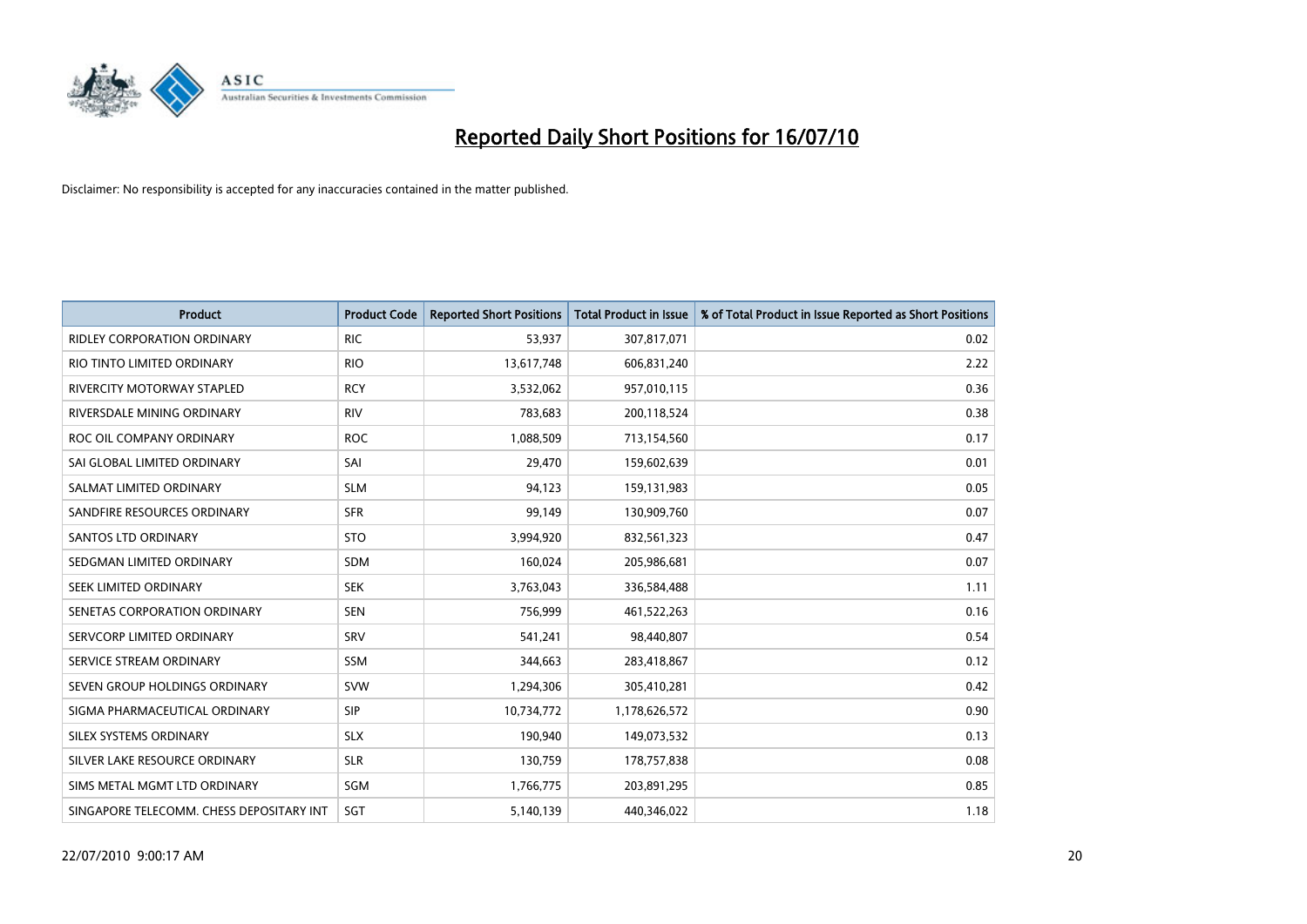

| <b>Product</b>                          | <b>Product Code</b> | <b>Reported Short Positions</b> | <b>Total Product in Issue</b> | % of Total Product in Issue Reported as Short Positions |
|-----------------------------------------|---------------------|---------------------------------|-------------------------------|---------------------------------------------------------|
| SKILLED GROUP LTD ORDINARY              | <b>SKE</b>          | 214,898                         | 190,738,408                   | 0.10                                                    |
| SKY CITY ENTERTAIN. ORDINARY            | <b>SKC</b>          | 6,925,111                       | 575,114,687                   | 1.20                                                    |
| SKY NETWORK ORDINARY                    | <b>SKT</b>          | 648.650                         | 389,139,785                   | 0.17                                                    |
| SMS MANAGEMENT, ORDINARY                | <b>SMX</b>          | 91,988                          | 66,781,500                    | 0.14                                                    |
| SONIC HEALTHCARE ORDINARY               | <b>SHL</b>          | 2,776,865                       | 388,429,875                   | 0.71                                                    |
| SOUL PATTINSON (W.H) ORDINARY           | SOL                 | 19,763                          | 238,640,580                   | 0.00                                                    |
| SP AUSNET STAPLED SECURITIES            | SPN                 | 1,086,127                       | 2,748,353,504                 | 0.04                                                    |
| SPARK INFRASTRUCTURE STAPLED SECURITIES | SKI                 | 6,398,124                       | 1,031,911,394                 | 0.61                                                    |
| SPDR 200 FUND ETF UNITS                 | <b>STW</b>          | 9,008                           | 57,528,081                    | 0.02                                                    |
| SPECIALTY FASHION ORDINARY              | <b>SFH</b>          | 1,633,825                       | 190,964,693                   | 0.86                                                    |
| SPHERE MINERALS LTD ORDINARY            | <b>SPH</b>          | 75,000                          | 171,348,151                   | 0.04                                                    |
| SPOTLESS GROUP LTD ORDINARY             | SPT                 | 1,023,696                       | 259,309,656                   | 0.39                                                    |
| ST BARBARA LIMITED ORDINARY             | SBM                 | 41,710,287                      | 1,953,168,407                 | 2.13                                                    |
| STAGING CONNECTIONS ORDINARY            | <b>STG</b>          | 2,917,189                       | 783,175,134                   | 0.37                                                    |
| STH AMERICAN COR LTD ORDINARY           | SAY                 | 9,200                           | 206,832,027                   | 0.00                                                    |
| STHN CROSS MEDIA ORDINARY               | SXL                 | 156,763                         | 378,827,750                   | 0.04                                                    |
| STOCKLAND UNITS/ORD STAPLED             | SGP                 | 10,310,503                      | 2,383,036,717                 | 0.43                                                    |
| STRAITS RESOURCES ORDINARY              | SRL                 | 3,177,330                       | 255,203,613                   | 1.24                                                    |
| STW COMMUNICATIONS ORDINARY             | SGN                 | 92,779                          | 364,310,964                   | 0.02                                                    |
| SUNCORP-METWAY, ORDINARY                | <b>SUN</b>          | 7,551,288                       | 1,281,390,524                 | 0.58                                                    |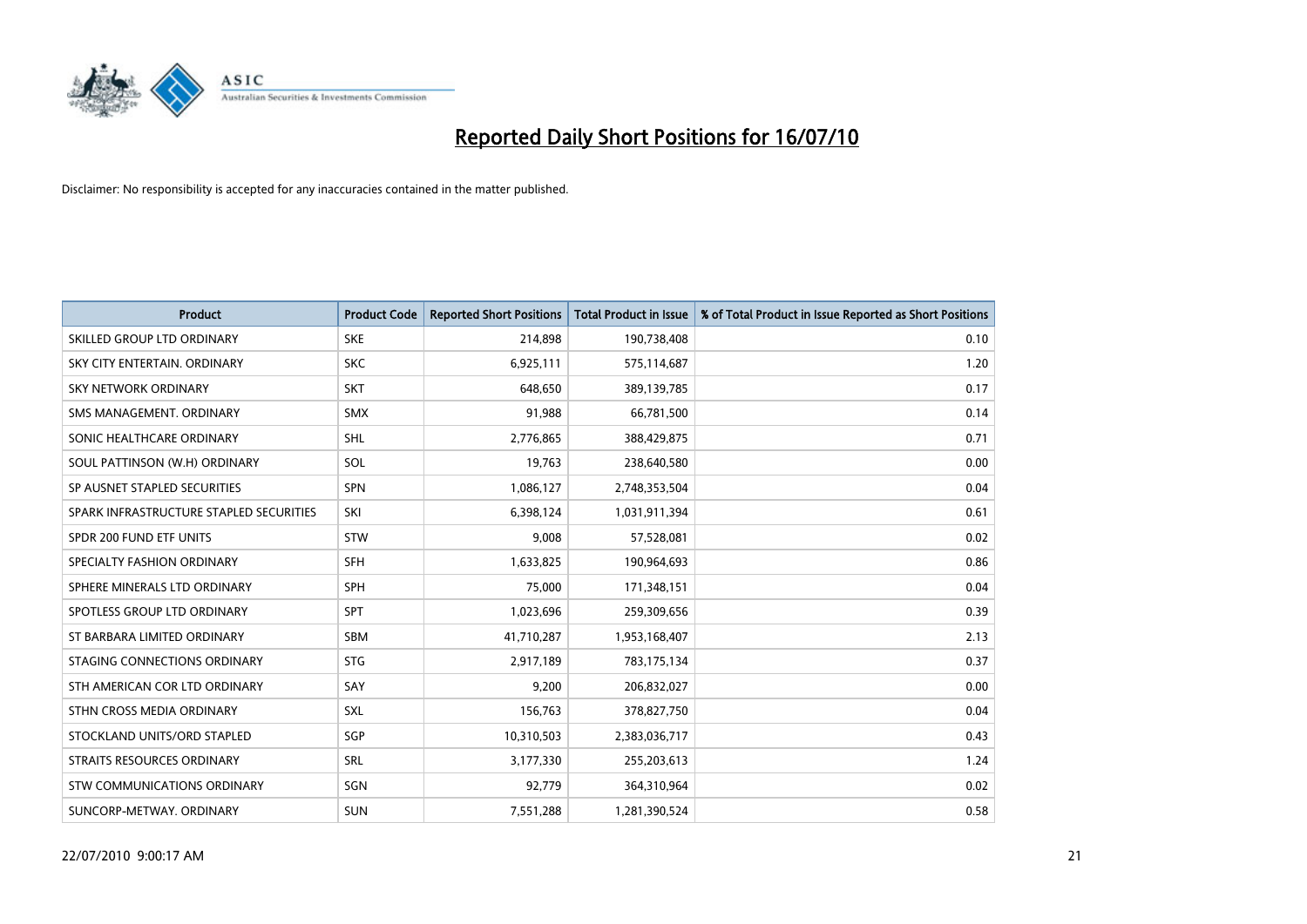

| <b>Product</b>                       | <b>Product Code</b> | <b>Reported Short Positions</b> | <b>Total Product in Issue</b> | % of Total Product in Issue Reported as Short Positions |
|--------------------------------------|---------------------|---------------------------------|-------------------------------|---------------------------------------------------------|
| SUNDANCE RESOURCES ORDINARY          | <b>SDL</b>          | 18,013,280                      | 2,709,995,932                 | 0.65                                                    |
| SUNLAND GROUP LTD ORDINARY           | <b>SDG</b>          | 62,647                          | 251,107,692                   | 0.01                                                    |
| SUPER CHEAP AUTO GRP ORDINARY        | SUL                 | 417,722                         | 127,532,302                   | 0.32                                                    |
| SWICK MINING ORDINARY                | <b>SWK</b>          | 1,548                           | 236,724,970                   | 0.00                                                    |
| SYMEX HOLDINGS ORDINARY              | SYM                 | 6,633                           | 125,037,628                   | 0.01                                                    |
| <b>TABCORP HOLDINGS LTD ORDINARY</b> | <b>TAH</b>          | 2,985,229                       | 612,625,759                   | 0.49                                                    |
| <b>TALENT2 INTERNATION ORDINARY</b>  | <b>TWO</b>          | 7                               | 140,567,607                   | 0.00                                                    |
| TAP OIL LIMITED ORDINARY             | <b>TAP</b>          | 15,702                          | 156,485,921                   | 0.01                                                    |
| TASSAL GROUP LIMITED ORDINARY        | <b>TGR</b>          | 3,389,009                       | 144,197,882                   | 2.34                                                    |
| <b>TATTS GROUP LTD ORDINARY</b>      | <b>TTS</b>          | 7,119,973                       | 1,281,937,479                 | 0.55                                                    |
| TECHNOLOGY ONE ORDINARY              | <b>TNE</b>          | 579                             | 300,303,455                   | 0.00                                                    |
| TELECOM CORPORATION ORDINARY         | <b>TEL</b>          | 36,119,350                      | 1,920,694,831                 | 1.89                                                    |
| TELSTRA CORPORATION. ORDINARY        | <b>TLS</b>          | 39,125,023                      | 12,443,074,357                | 0.31                                                    |
| TEN NETWORK HOLDINGS ORDINARY        | <b>TEN</b>          | 7,964,226                       | 1,045,236,720                 | 0.75                                                    |
| TFS CORPORATION LTD ORDINARY         | <b>TFC</b>          | 98,929                          | 227,360,909                   | 0.04                                                    |
| THE REJECT SHOP ORDINARY             | <b>TRS</b>          | 14,518                          | 26,033,570                    | 0.05                                                    |
| THOR MINING PLC CHESS DEPOSITARY     | <b>THR</b>          | 2,307                           | 133,236,757                   | 0.00                                                    |
| THORN GROUP LIMITED ORDINARY         | <b>TGA</b>          | 2,360                           | 129,441,655                   | 0.00                                                    |
| TIMBERCORP LIMITED ORDINARY          | <b>TIM</b>          | 2,753,045                       | 352,071,429                   | 0.78                                                    |
| <b>TISHMAN SPEYER UNITS</b>          | <b>TSO</b>          | 53,252                          | 338,440,904                   | 0.01                                                    |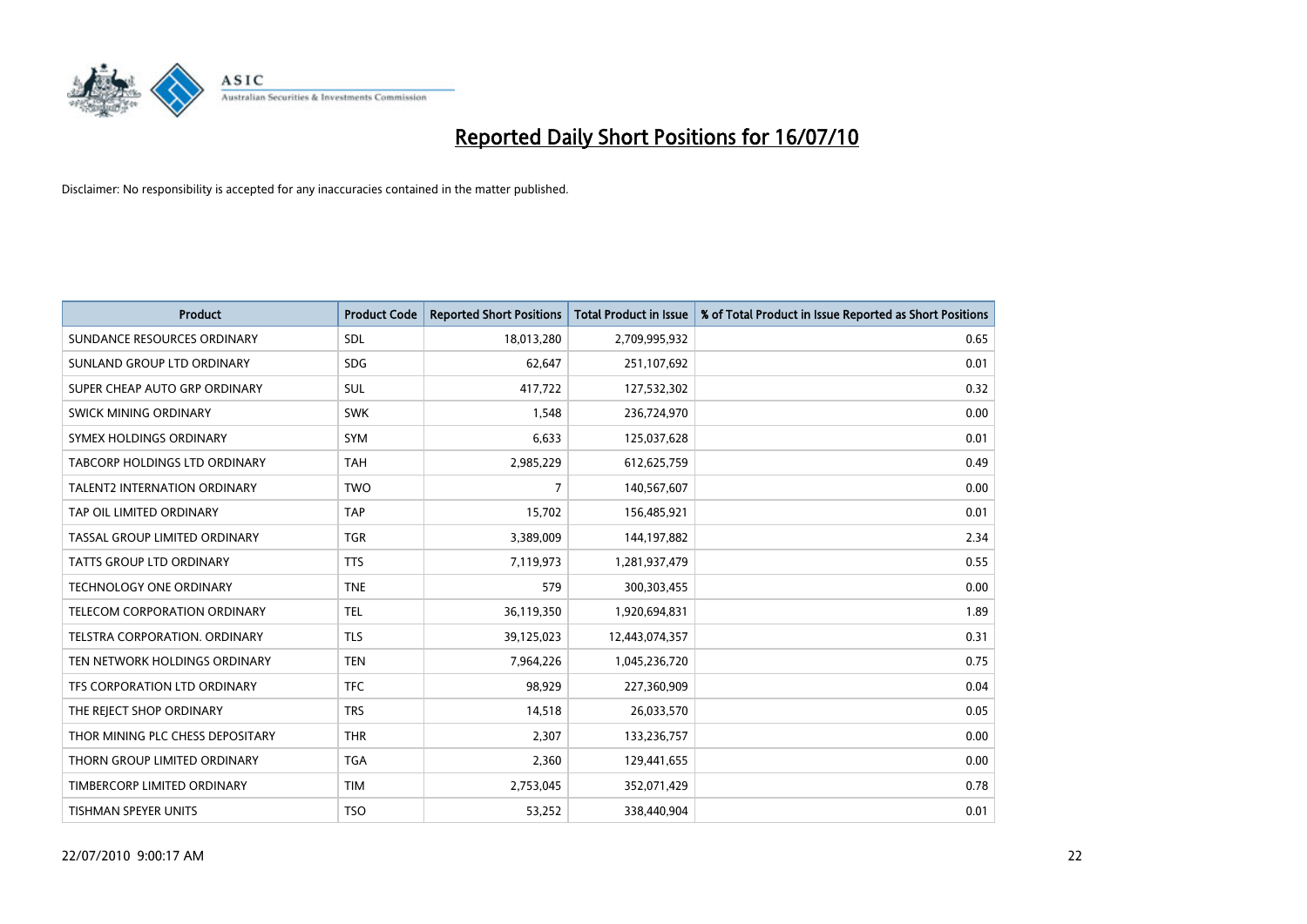

| <b>Product</b>                            | <b>Product Code</b> | <b>Reported Short Positions</b> | Total Product in Issue | % of Total Product in Issue Reported as Short Positions |
|-------------------------------------------|---------------------|---------------------------------|------------------------|---------------------------------------------------------|
| TNG LIMITED ORDINARY                      | <b>TNG</b>          | 4,321                           | 258,055,076            | 0.00                                                    |
| TOLL HOLDINGS LTD ORDINARY                | <b>TOL</b>          | 8,606,548                       | 702,867,609            | 1.20                                                    |
| TORO ENERGY LIMITED ORDINARY              | <b>TOE</b>          | 35,404                          | 964,936,676            | 0.00                                                    |
| TOWER AUSTRALIA ORDINARY                  | <b>TAL</b>          | 3,441,093                       | 415,928,881            | 0.82                                                    |
| <b>TOWER LIMITED ORDINARY</b>             | <b>TWR</b>          | 689,519                         | 260,631,787            | 0.26                                                    |
| TOX FREE SOLUTIONS ORDINARY               | <b>TOX</b>          | 101,014                         | 91,661,500             | 0.10                                                    |
| TPG TELECOM LIMITED ORDINARY              | <b>TPM</b>          | 231,932                         | 767,849,104            | 0.03                                                    |
| TRANSFIELD SERV INFR STAPLED SECURITIES   | <b>TSI</b>          | 235,689                         | 432,184,488            | 0.05                                                    |
| <b>TRANSFIELD SERVICES ORDINARY</b>       | <b>TSE</b>          | 70,619                          | 414,278,904            | 0.02                                                    |
| TRANSPACIFIC INDUST, ORDINARY             | <b>TPI</b>          | 11,517,495                      | 960,638,735            | 1.18                                                    |
| TRANSURBAN GROUP TRIPLE STAPLED SEC.      | <b>TCL</b>          | 9,057,906                       | 1,414,667,986          | 0.62                                                    |
| TRINITY GROUP STAPLED SECURITIES          | <b>TCO</b>          | 3,419                           | 231,701,539            | 0.00                                                    |
| TROY RESOURCES NL ORDINARY                | <b>TRY</b>          | 379,561                         | 87,474,323             | 0.44                                                    |
| <b>UGL LIMITED ORDINARY</b>               | UGL                 | 3,681,451                       | 165,928,705            | 2.20                                                    |
| UNILIFE CORPORATION CDI 6:1               | <b>UNS</b>          | 61,323                          | 237,885,984            | 0.03                                                    |
| UXC LIMITED ORDINARY                      | <b>UXC</b>          | 1,048,195                       | 295,623,019            | 0.35                                                    |
| VALAD PROPERTY GROUP STAPLED US PROHIBIT. | <b>VPG</b>          | 4,333,556                       | 2,287,682,926          | 0.19                                                    |
| <b>VDM GROUP LIMITED ORDINARY</b>         | <b>VMG</b>          | 11,116                          | 195,613,088            | 0.01                                                    |
| <b>VENTURE MINERALS ORDINARY</b>          | <b>VMS</b>          | 6,500                           | 168,046,667            | 0.00                                                    |
| VILLAGE ROADSHOW LTD ORDINARY             | <b>VRL</b>          | 682                             | 114,217,649            | 0.00                                                    |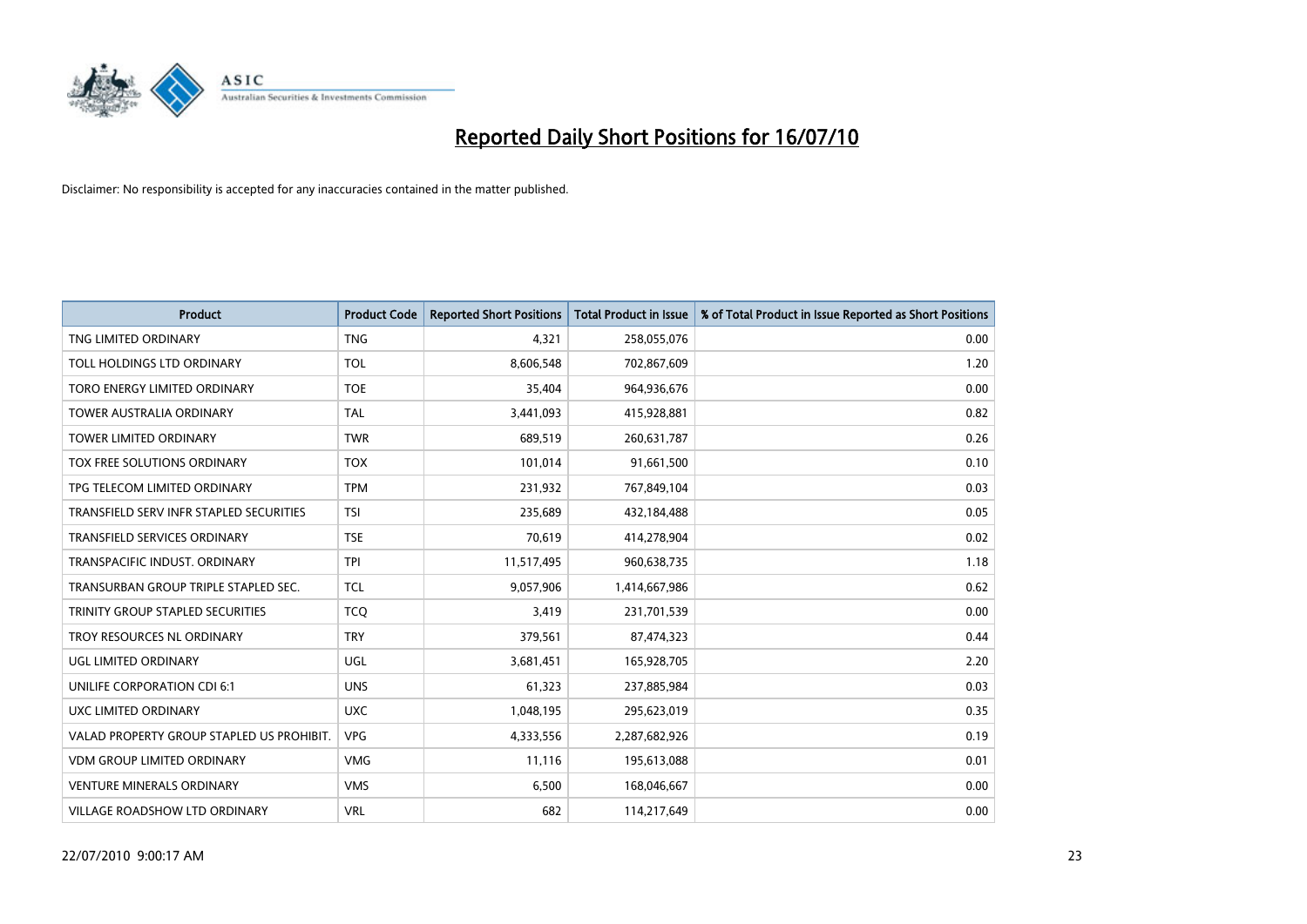

| <b>Product</b>                            | <b>Product Code</b> | <b>Reported Short Positions</b> | <b>Total Product in Issue</b> | % of Total Product in Issue Reported as Short Positions |
|-------------------------------------------|---------------------|---------------------------------|-------------------------------|---------------------------------------------------------|
| VILLAGE ROADSHOW LTD 'A' CLASS PREFERENCE | <b>VRLPA</b>        | 19,557                          | 52,235,451                    | 0.04                                                    |
| VIRGIN BLUE HOLDINGS ORDINARY             | <b>VBA</b>          | 19,356,431                      | 2,209,126,568                 | 0.88                                                    |
| <b>VISION GROUP HLDGS ORDINARY</b>        | <b>VGH</b>          | 78,000                          | 72,671,765                    | 0.11                                                    |
| <b>VITA GROUP LTD ORDINARY</b>            | <b>VTG</b>          | 75,190                          | 141,247,800                   | 0.05                                                    |
| VITERRA INC CDI 1:1                       | <b>VTA</b>          | 2,164                           | 68,629,939                    | 0.00                                                    |
| <b>WAREHOUSE GROUP ORDINARY</b>           | <b>WHS</b>          | 391,339                         | 311,195,868                   | 0.13                                                    |
| <b>WATPAC LIMITED ORDINARY</b>            | <b>WTP</b>          | 50,482                          | 181,326,206                   | 0.02                                                    |
| <b>WDS LIMITED ORDINARY</b>               | <b>WDS</b>          | 63,084                          | 143,107,458                   | 0.04                                                    |
| WEBJET LIMITED ORDINARY                   | <b>WEB</b>          | 87,074                          | 76,861,278                    | 0.12                                                    |
| <b>WESFARMERS LIMITED ORDINARY</b>        | <b>WES</b>          | 17,642,380                      | 1,005,167,663                 | 1.74                                                    |
| WESFARMERS LIMITED PARTIALLY PROTECTED    | <b>WESN</b>         | 3,429,338                       | 151,904,499                   | 2.25                                                    |
| WEST AUSTRALIAN NEWS ORDINARY             | <b>WAN</b>          | 6,515,892                       | 216,011,546                   | 3.01                                                    |
| WESTERN AREAS NL ORDINARY                 | <b>WSA</b>          | 5,750,852                       | 179,735,899                   | 3.19                                                    |
| WESTERN DESERT RES. ORDINARY              | <b>WDR</b>          | 948                             | 134,511,656                   | 0.00                                                    |
| WESTFIELD GROUP ORD/UNIT STAPLED SEC      | <b>WDC</b>          | 4,364,506                       | 2,307,773,663                 | 0.17                                                    |
| <b>WESTPAC BANKING CORP ORDINARY</b>      | <b>WBC</b>          | 17,517,148                      | 2,989,043,746                 | 0.55                                                    |
| WHITE ENERGY COMPANY ORDINARY             | <b>WEC</b>          | 4,841,429                       | 236,766,184                   | 2.03                                                    |
| WHITEHAVEN COAL ORDINARY                  | <b>WHC</b>          | 1,379,431                       | 493,650,070                   | 0.29                                                    |
| WHK GROUP LIMITED ORDINARY                | <b>WHG</b>          | 147,224                         | 264,254,166                   | 0.05                                                    |
| WINDIMURRA VANADIUM ORDINARY              | <b>WVL</b>          | 163,685                         | 154,278,674                   | 0.11                                                    |